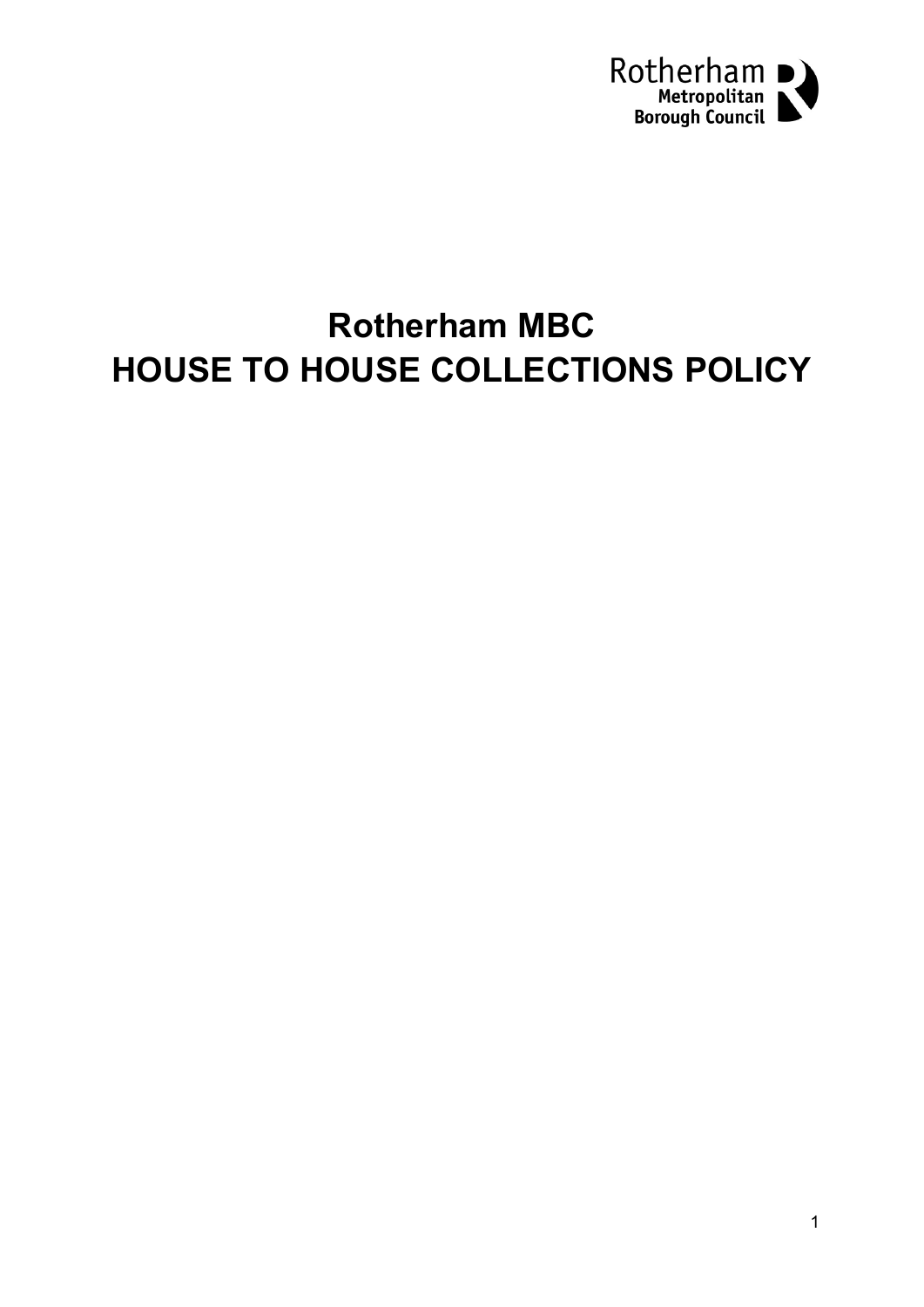## **Contents**

## **1. Introduction**

| Aim of this Policy                                       |   |
|----------------------------------------------------------|---|
| General Information Regarding House to House Collections | 3 |
| The Regulatory Framework for House to House Collections  | 3 |

# **2. Applications for a House to House Collection Permit**

|                                                                             | The application process<br>Grant of a House to House Collection Permit<br>Refusal to issue a House to House Collection Permit<br>Consideration of financial information<br>3. Enforcement |    |  |  |
|-----------------------------------------------------------------------------|-------------------------------------------------------------------------------------------------------------------------------------------------------------------------------------------|----|--|--|
| Appendix A – extract from House to House Collections Regulations 1947<br>11 |                                                                                                                                                                                           |    |  |  |
|                                                                             | Appendix B – House to House Collection Permit Application Form                                                                                                                            | 19 |  |  |

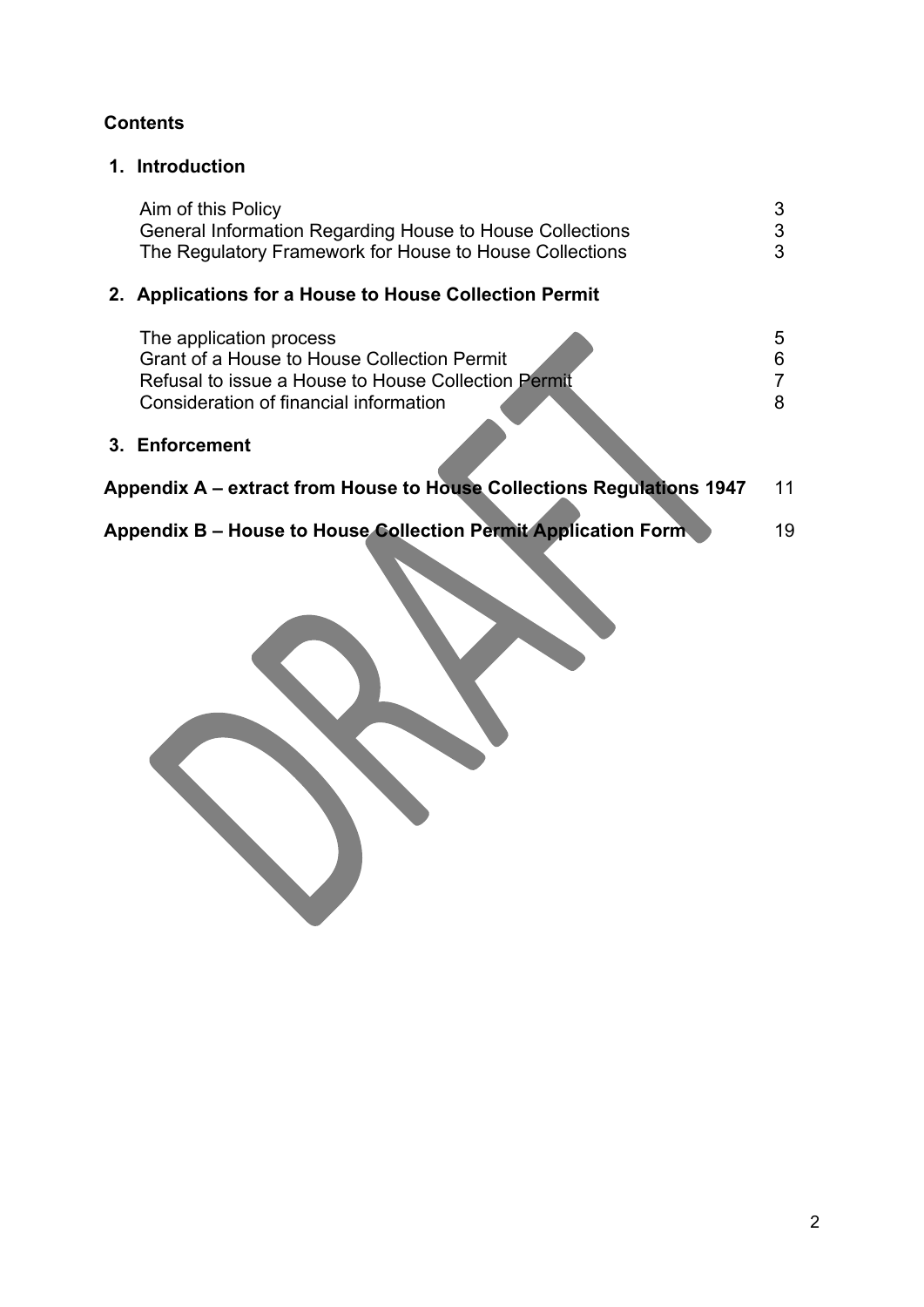#### **1. Introduction**

#### Aim of this Policy

This policy aims to ensure that residents in the Rotherham area who want to donate to a charitable / good cause through House to House Collections are able to do so secure in the knowledge that an adequate proportion of what they donate will directly benefit the named charity or good cause.

The effectiveness of the policy will be reviewed one year after its introduction to determine its impact, and whether the aim of the policy is being achieved.

#### General Information Regarding House to House Collections

House to house collections involve the collection of either money or items directly from a person's property. They are a vital source of funds for many charities as they offer a positive opportunity for the public to support charities. However, they need to be carried out for the benefit of the charity and in accordance with the law.

There has been an increase in the number of House to House collectors in the Borough over the last few years and as such it is vital that licences are issued to legitimate applicants. This can give the public confidence that if the collection is licensed an adequate proportion of their donations are being given to the appropriate charity.

House to House collections are currently regulated by the House to House Collections Act 1939 and the House to House Collections Regulations 1947. Permits for collections that are carried out in Rotherham are issued by Rotherham MBC. There are National Exemption Orders that are available to charities who have undertaken a high number of collections across local authority areas nationally in the preceding two years. These are issued to the charity by the Cabinet Office directly.

The intention of this policy is to give clear guidance to Members of the Licensing Board, applicants and officers on the factors to be taken into account when determining applications for a House to House Collection permit.

All decisions regarding House to House Collections are made by the Licensing Board, however the Licensing Board may delegate this to officers if the Board considers this to be necessary or appropriate.

Any applicant that is aggrieved by a decision of the Council may appeal to the Secretary of State within 21 days of being given notice of the decision.

#### The Regulatory Framework for House to House Collections

House to house collections, as defined by the House to House Collections Act 1939, are required to be licensed by local authorities. House to house collections are defined as "an appeal to the public, made by means of visits from house to house, to give, whether for consideration or not, money or other property". They include, therefore, collections of money, or any other items that may be sold for money, where the proceeds are given to any charitable, benevolent or philanthropic purpose (for example, charity clothing collection bags).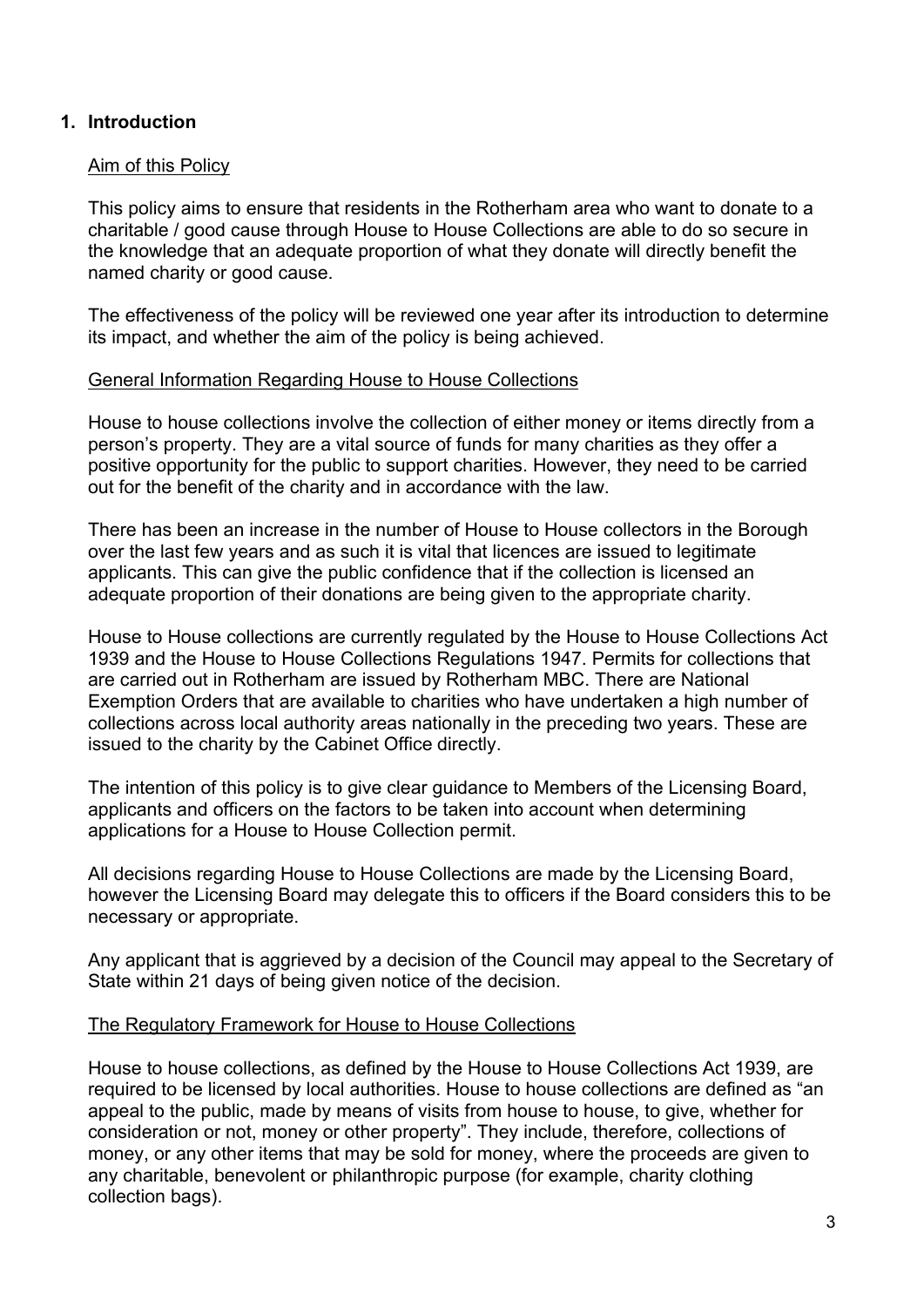For the purpose of the House to House Collection Act 1939, the term 'house' also includes places of business. This provision, therefore, also covers collections made within places such as shops, offices and public houses where the collectors go from premises to premises collecting money, or other property, and the proceeds of such collections are given to charity (for example, rose sellers in public houses and restaurants).

Unless those who wish to conduct a collection possess an 'Exemption Certificate' issued by the Secretary of State, it is an offence for any person to promote or make collections from door to door for charitable purposes without the promoter first obtaining a licence from this Council to do so.

Some larger charities (particularly those that operate nationally) have secured Exemption Certificates from the Secretary of State; however, most of the smaller charities operating locally do not have Exemption Certificates and, therefore, they need to apply for, and be granted, a permit before they can collect money door to door within Rotherham. There is no application fee associated with an application for a house to house collection permit.

There are two circumstances where the need for a licence from the Council can be waived following the intervention of other authorities.

- (1) If the Secretary of State is satisfied that a person pursues a charitable purpose throughout the whole of, or a substantial part of, England and Wales, and wants to promote collections for that purpose, he may then direct by Order that the promoter shall be exempt from the requirement to obtain licences from this Council. All collections exempt from licensing requirements would be described in the Order.
- (2) Where the chief constable for a police area is satisfied that the purpose of a collection is local in character and that the collection is likely to be completed within a short period of time, he may grant the promoter of the collection a certificate in the prescribed form. Where such a certificate is granted, a permit from the Council is not required and the provisions of the Regulations shall not apply to a collection made in conformity with such certificate.

Any applications made for a permit will be processed and considered in accordance with Section 2 of this policy.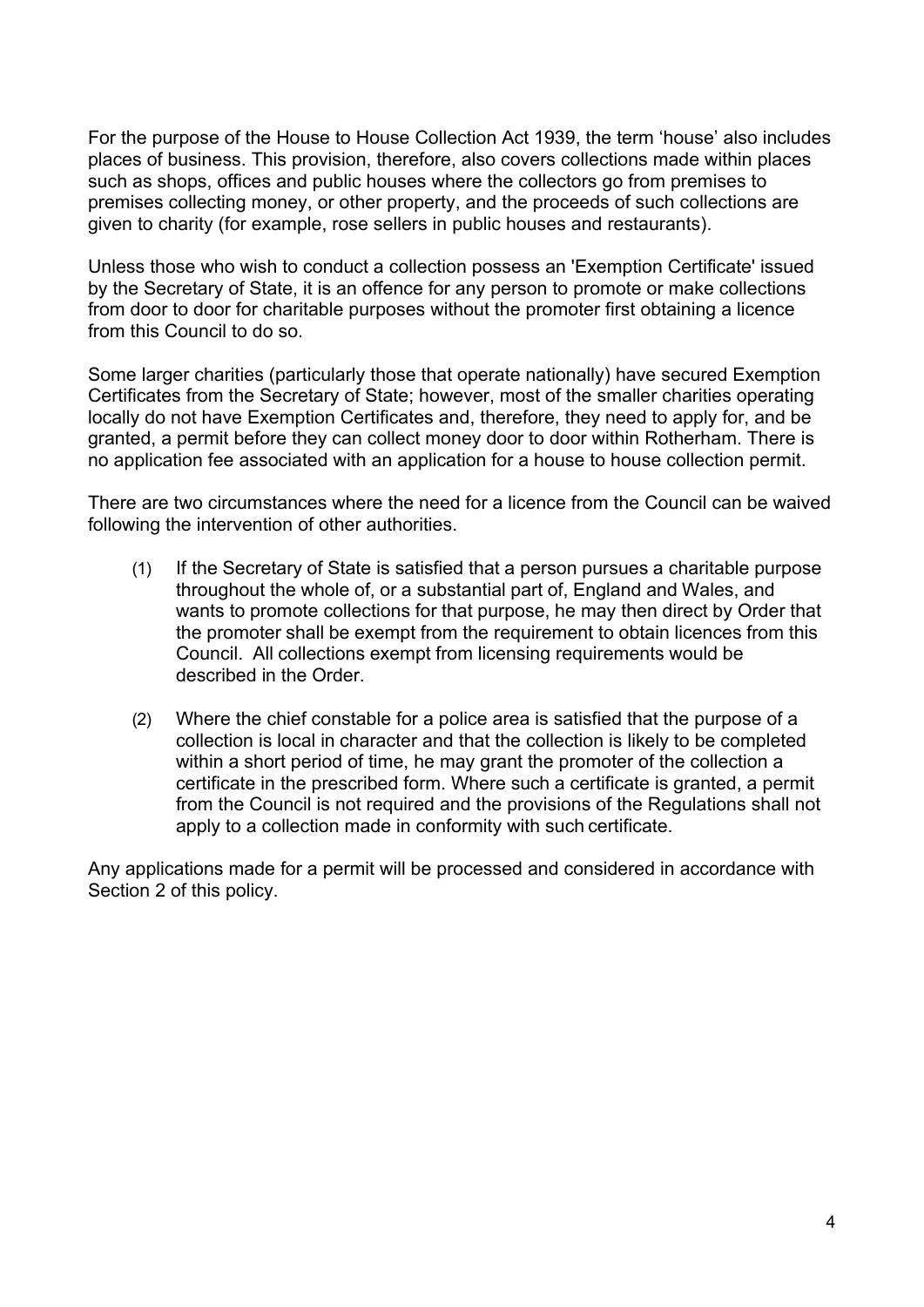## **2. Applications for a House to House Collection Permit**

#### The application process

Applicants are advised to contact the Council at their earliest opportunity, preferably before an application is made. This will allow Council Officers to provide appropriate advice, as well as clarifying any areas of uncertainty.

All applications must be made on the Council's prescribed application form (see Appendix B).

Applications should normally be made at least two calendar months before the first proposed collection date, the application will not be considered as complete unless the applicant provides all of the information that is specified on the application form and accompanying notes.

Any application received with less than one calendar months' notice prior to the first proposed collection date is unlikely to be considered, save for exceptional circumstances at the Council's discretion.

In addition to completing the Council's application form, the applicant must also supply information relating to:

- Whether the collection beneficiary is a registered charity (with charity number), and the objectives of the charitable cause as supplied to the Charity Commission. The collection beneficiary is the term used to describe the organisation on whose behalf the collection is being undertaken.
- A statement of the collection beneficiary's aims, and any literature to support this.
- Full details of the collection beneficiary this must include date of formation, names of trustees, directors etc.
- If the collection is being undertaken by an individual or organisation other that the beneficiary of the collection then full details of this individual / organisation must be provided – this will include details of directors / trustees / owners (in the case of an organisation).
- Relevant accounts and financial statements of the promoter, collection company / agent and the charity (if different)
- The details of how the amounts to be allocated to the charity, collectors and promoter are calculated. The following must be clear from the information provided:
	- The expected value of the money / items collected before any expenses are deducted ("the gross collection amount").
	- Full details of any deductions that will be applied to the "gross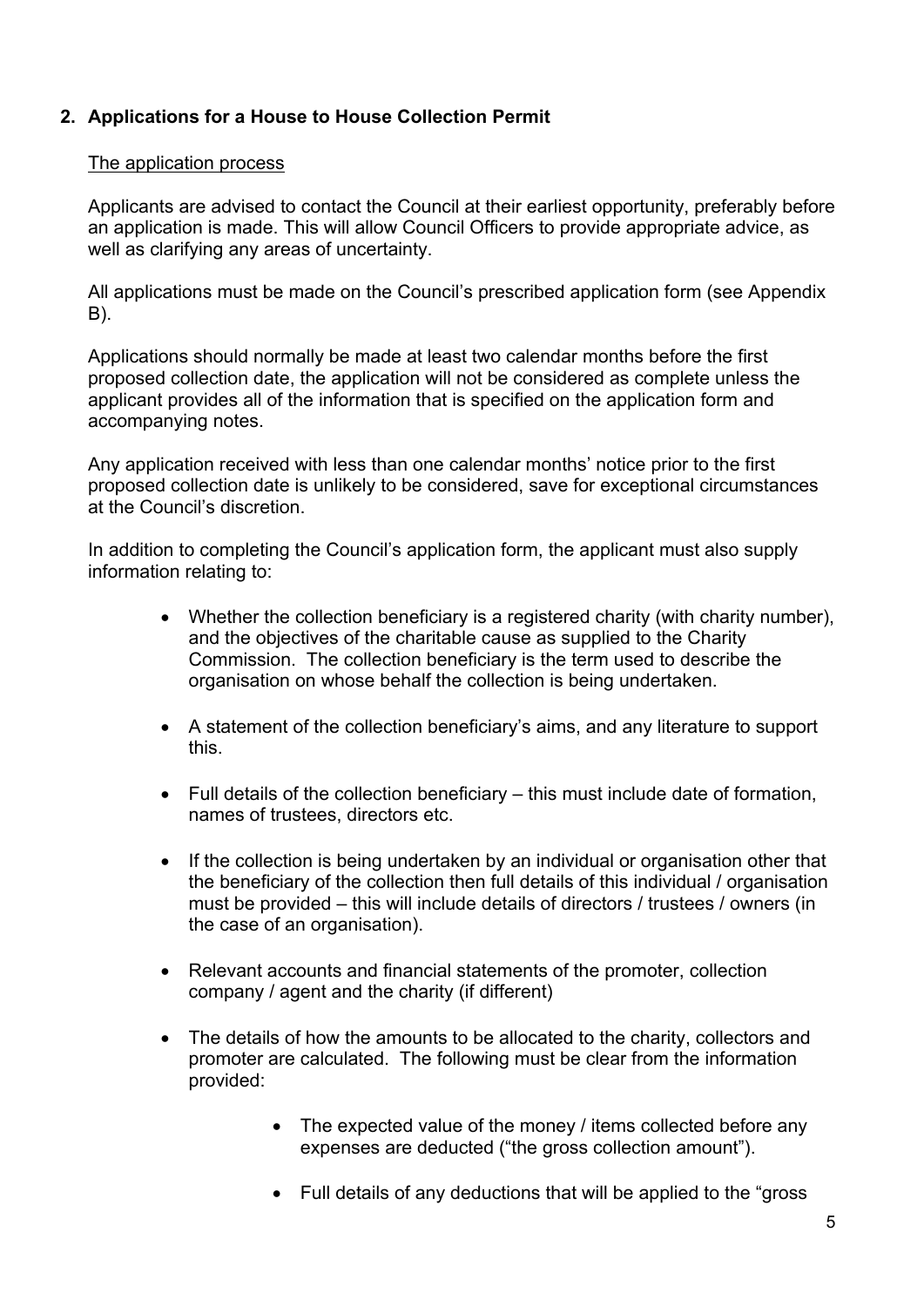collection amount" and how these will be calculated.

- A written agreement between the applicant and the charity as required by the Charities Act 1992.
- Declaration of any previous refusals for House to House Collections
- A basic Disclosure Certificate relating to the promoter or the director of the collection company / agent if different (this must be dated within the last six months).
- It must be clear from the application how much the collection beneficiary will receive as part of the collection, the proportion of this as a percentage of the cost of running the collection and a clear set of returns if the organisation has operated collections before.

All applications for a House to House Collection Permit will be referred to the Council's Licensing Board for consideration. The applicant will have the opportunity to address the Board should they wish to do so, alternatively they may submit a written submission to the Licensing Board for consideration along with their application.

#### Grant of a House to House Collection Permit

If the Licensing Board are satisfied that it would be appropriate to issue a permit for a House to House Collection then one will be issued for the times and dates specified on the application. The Council will issue a "Certificate for the Information of the Stationery Office" under the House to House Collections Act 1939 - this document will allow the promoter to obtain the prescribed badge and prescribed Certificate of Authority (these documents must be carried by all collectors involved in the House to House Collection).

If the dates specified on the application have passed, then the permit will run from the date that the Licensing Board make the decision to issue the permit.

In any event, a permit authorising a House to House Collection will not be valid for a period longer than twelve months.

Permits will not be issued retrospectively, therefore a permit must be in place before the collection commences – and collections undertaken without a valid permit (or exemption) will be unlawful and the promoter of such a collection risks prosecution by the Council.

The House Collections Act 1939 and the House to House Collections Regulations 1947 specify the obligations of all those involved in house to house collections. A copy of the House to House Collections Regulations 1947 is appended to this policy as *Appendix A*.

Key obligations placed on the person / organisation to whom a permit is issued are as follows:

- the necessary written permission has been obtained from the Council:
- no collection must be undertaken in a manner which will inconvenience or annoy any person;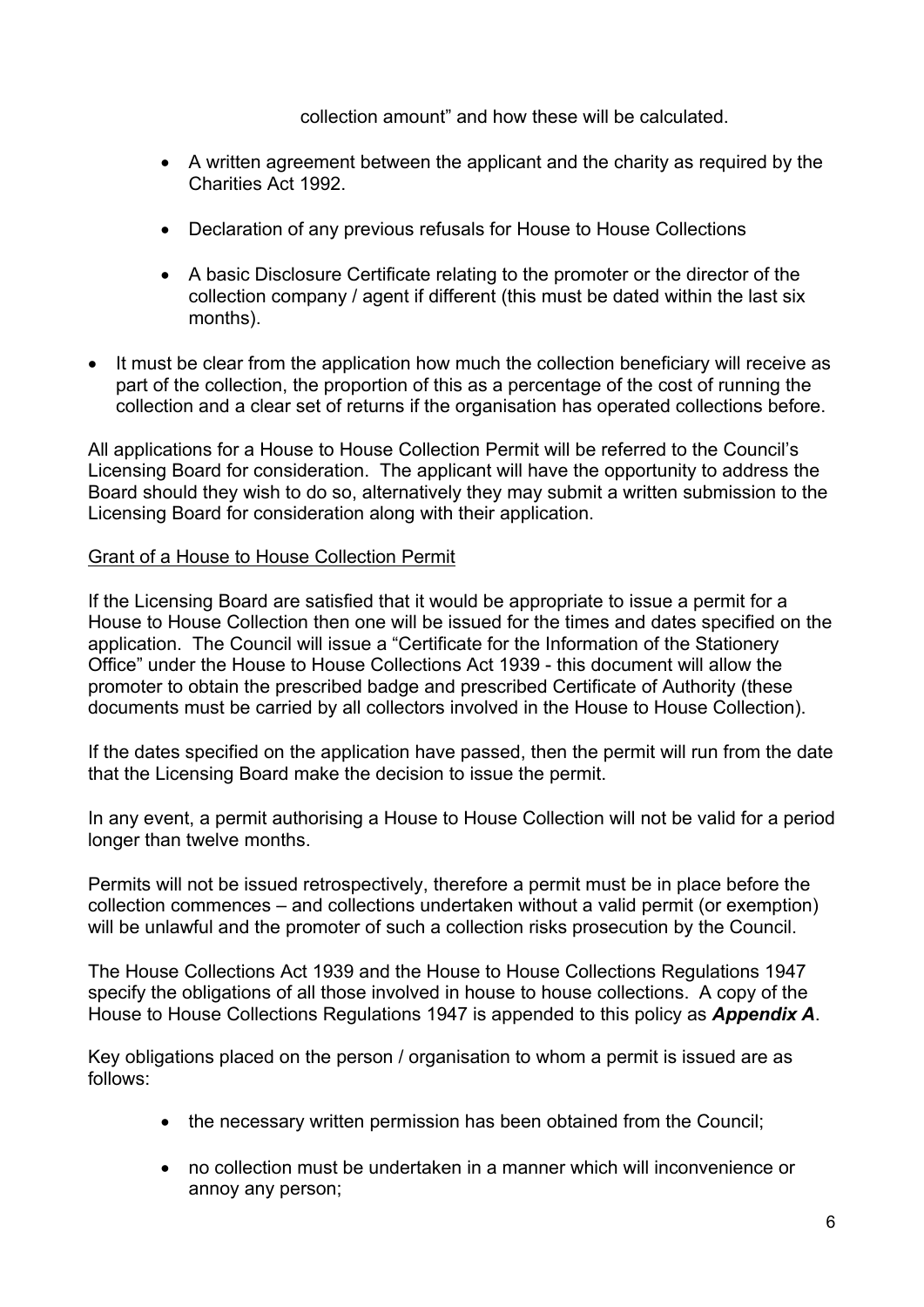- every collector must wear a standard badge and carry a Certificate of Authority;
- collectors must produce their badge, on demand, to the occupant of any house, any police officer or authorised officer of the Council;
- all collectors must be aged sixteen years or more;
- if a collector is carrying a collecting box, it must be sealed, numbered and clearly display the name of the charity or fund which is to benefit.

The key obligations following a collection are as follows:

- collectors must not be given access to the contents of collection boxes prior to their being returned to the promoter for opening and counting;
- boxes should only be opened in the presence of the promoter and another responsible person. Once the boxes have been opened, the contents should be counted immediately and the amount collected in each box recorded;
- after the collection the promoter must complete a prescribed returns form and return it to the Council within one month of the expiry of the permit. The promoter must certify the return and have it countersigned by a qualified accountant.

#### Refusal to issue a House to House Collection Permit

The statutory reasons why a licensing authority may refuse to grant a permit (or where a permit has been issued may revoke it) if it appears to the authority that:

- 1. The total amount likely to be applied for charitable purposes as the result of the collection (including any amount already so applied) is inadequate in proportion to the value of the proceeds likely to be received (including any proceeds already received);
- 2. Remuneration which is excessive in relation to the total amount aforesaid is likely to be, or has been, retained or received out of the proceeds of the collection by any person;
- 3. The grant of a Licence would be likely to facilitate the commission of an offence under Section Three of the Vagrancy Act 1824, or that an offence under that section has been committed in connection with the collection;
- 4. The applicant or the holder of the Licence is not a fit and proper person to hold a Licence by reason of the fact that he has been convicted in the United Kingdom of any of the relevant offences specified below, or has been convicted in any part of Her Majesty's dominions of any offence conviction for which necessarily involved a finding that he acted fraudulently or dishonestly, or of an offence of a kind the commission of which would be likely to be facilitated by the grant of a Licence. The relevant offences referred to above are as follows: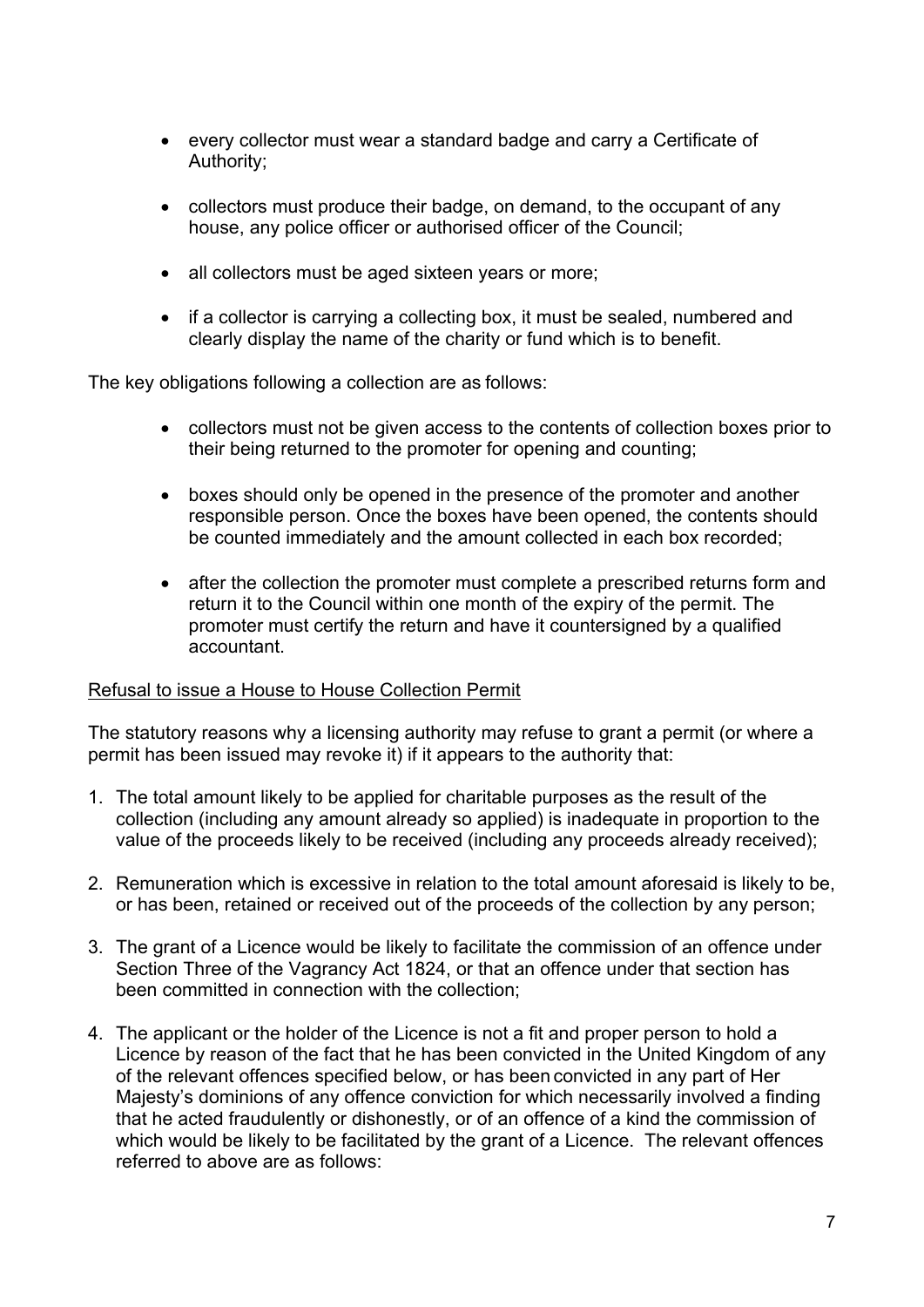- Offences under sections 47 to 56 of the Offences against the Person Act 1861
- Robbery, burglary or blackmail
- Offences in Scotland involving personal violence or lewd, indecent, or libidinous conduct, or dishonest appropriation of property.
- Offences under the Street Collections Regulation (Scotland) Act 1915
- Offences under section 5 of the Police, Factories etc. Miscellaneous Provisions) Act 1916
- 5. The applicant or the holder of the Licence, in promoting a collection in respect of which a Licence has been granted to him, has failed to exercise due diligence to secure that persons authorised by him to act as collectors for the purposes of the collection were fit and proper persons, to secure compliance on the part of persons so authorised with the provisions of regulations made under this Act, or to prevent prescribed badges or prescribed certificates of authority being obtained by persons other than persons so authorised; or
- 6. The applicant or holder of the Licence has refused or neglected to furnish to the Authority such information as they may have reasonably required for the purpose of informing themselves as to any of the matters specified in the foregoing paragraphs.

Where a House to House Collection Permit has previously been granted, the Council will ordinarily revoke the permit if it is of the opinion that any of the circumstances listed above subsequently apply.

#### Consideration of financial information

All financial information provided as part of an application for a House to House Collection Permit will be handled in accordance with the Council's Information Security Policy.

The proportion allocated to the collection beneficiary must be clearly detailed by the applicant, this includes the calculations that have been used to determine the way that funding is allocated to each party involved in (or benefiting from) the collection.

The Council must be satisfied that the amount to be given to the charity is adequate in relation to the proceeds received. The cost of collection needs to be taken into account and balanced against the perception of the public that all of the items or money they donate will be given to charity.

It is common practice for collectors to be paid by organisations to collect money and products. When determining the remuneration and whether this is excessive the nature of the business and the overheads should be taken into account and balanced against the amount being given to the charity. The remuneration received by individuals involved in the collection process at all levels, should also be considered as part of this assessment.

It is anticipated that in most cases, the amount allocated to the collection beneficiary should exceed 80% of the total amount collected (i.e. the amount collected before the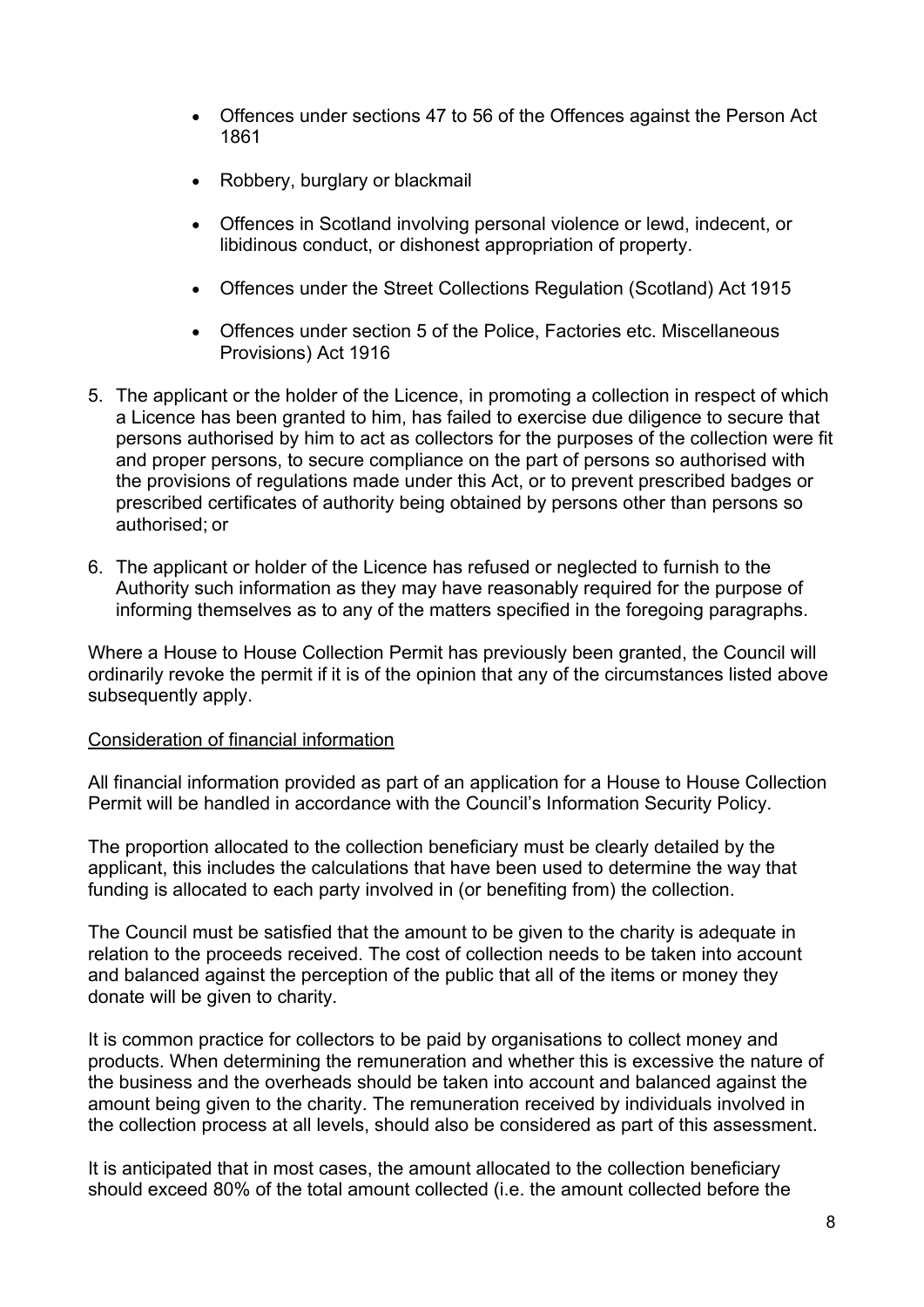deduction of any expenses and / or running costs).

If no previous returns have been supplied to the Council after previous licensed collections by the same organisation or individual within the Council's area then the application should be refused. In addition, any action taken as a result of not complying with regulations on operating House to House collections would also be grounds for refusal unless there are extenuating circumstances.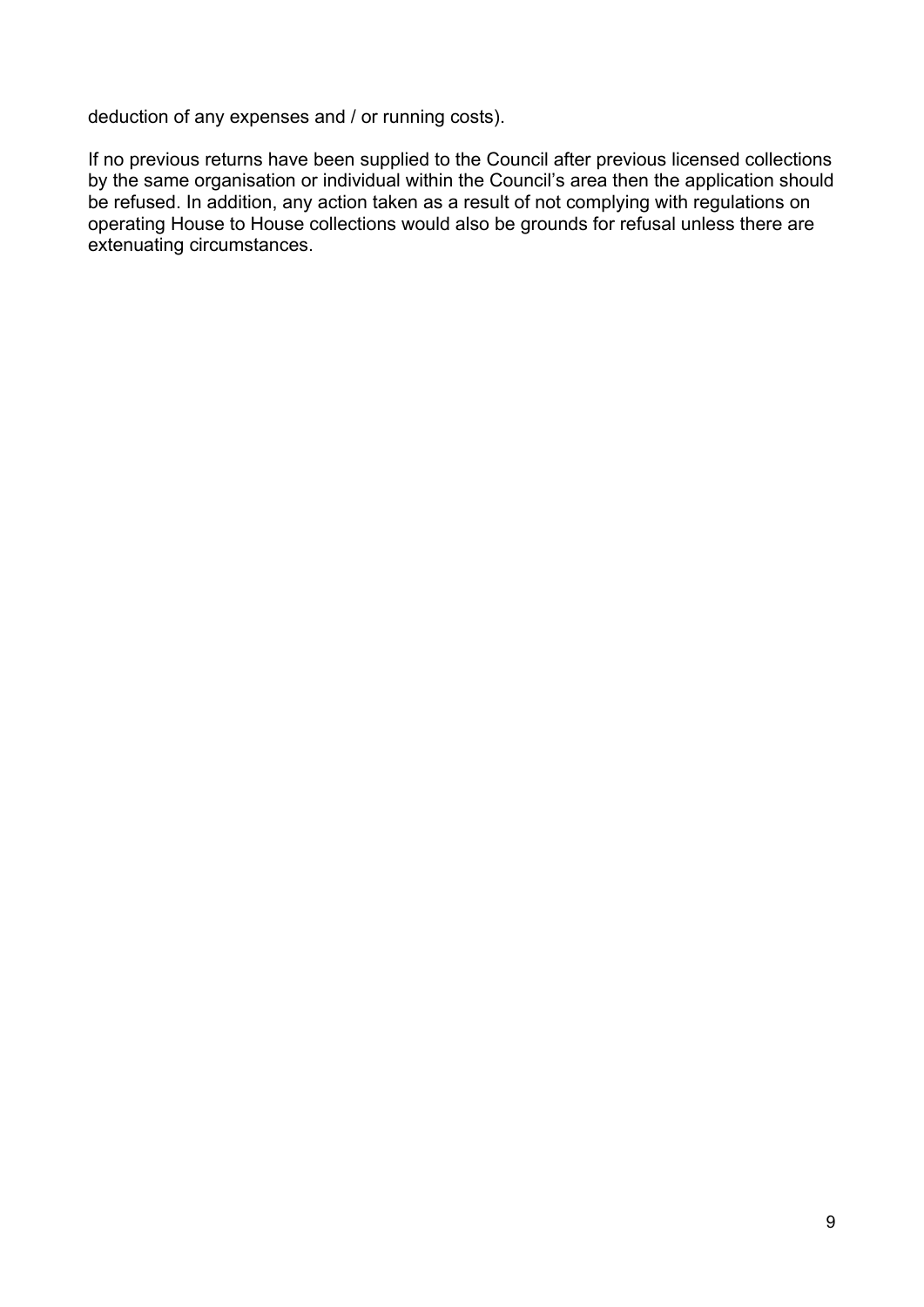#### **3. Enforcement**

It is recognised that well-directed enforcement activity by the Council benefits not only the public but also those responsible for organising charitable collections.

In implementing this Policy, the Council will operate in accordance with the General Enforcement Policy and any other service specific enforcement policies or processes.

The provisions of this policy are discharged by the Council through the Licensing Board.

The Licensing Board had delegated the responsibility for enforcement of the House to House Collections Act to the Assistant Director of Community Safety and Street Scene. The Assistant Director has authorised officers to enforce the requirements of the legislation relevant to House to House Collections.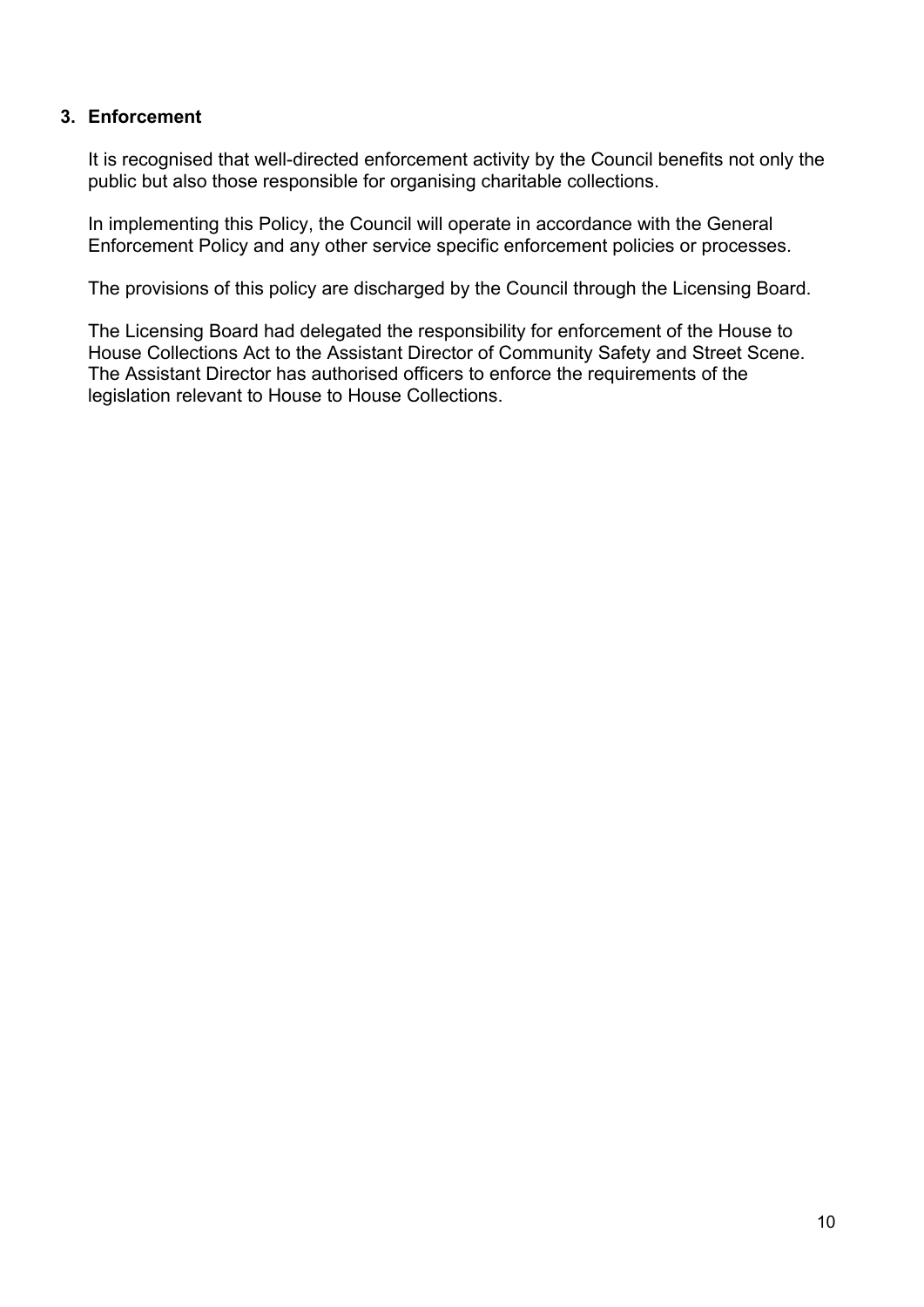## **Appendix A**

**Extract from the House to House Collections Regulations 1947 (as amended by the House to House Collections Regulations 1963) forming the Regulations for House to House Collection Licences pursuant to section 4 of the House to House Collections Act 1939**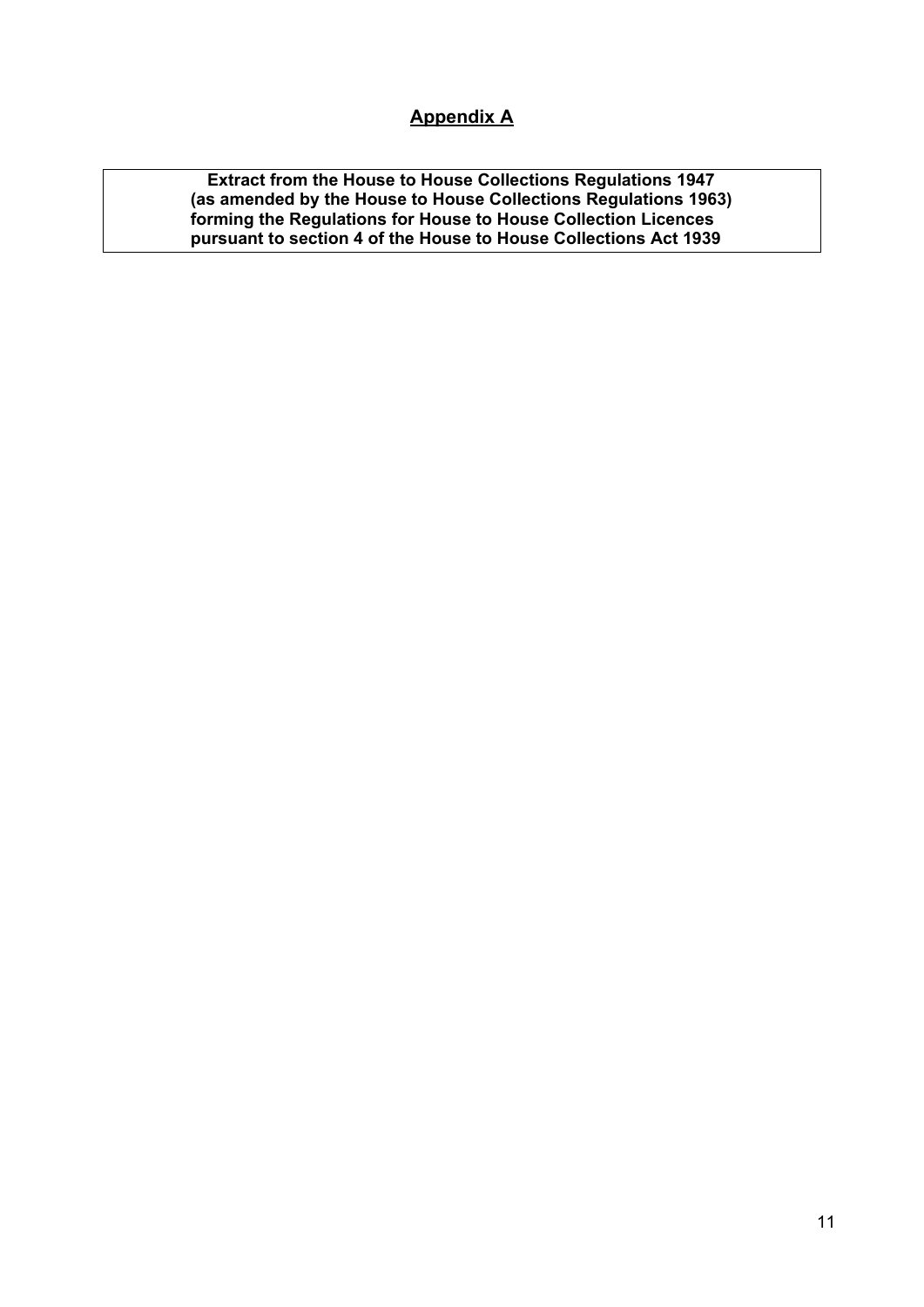#### **1. Title and extent**

- (1) These regulations may be cited as the House to House Collections Regulations 1947, and shall come into operation on the twenty-ninth day of December 1947.
- (2) These regulations shall not extend to Scotland.

#### **2. Interpretation**

(1) In these regulations, unless the context otherwise requires: '*The Act'* means the House to House Collections Act 1939;

'*chief promoter'*, in relation to a collection, means a person to whom a licence has been granted authorising him to promote that collection or in respect of whom an order has been made directing that he shall be exempt from the provisions or subsection (2) or section 1 of the Act as respects that collection;

'*collecting box'* means a box or other receptacle for monetary contributions, securely closed and sealed in such a way that it cannot be opened without breaking the seal;

'*licence*' means a licence granted by a licensing authority under section 2 of the Act;

'*order*' means an order made by the Secretary of State under section 3 of the Act;

*'prescribed badge'* means a badge in the form set out in the Fourth Schedule to these regulations;

*'prescribed certificate of authority'* means a certificate in the form set out in the Third Schedule to these regulations;

'*receipt book'* means a book of detachable forms of receipt consecutively numbered with counterfoils or duplicates correspondingly numbered;

*'street collection'* means a collection or sale to which regulations made under section 5 of the Police, Factories, etc (Miscellaneous Provisions) Act 1916 apply;

- (2) A mark shall for the purposes of these regulations be deemed to have been made on a collecting box if it is made on a wrapper securely gummed to the collecting box.
- (3) The Interpretation Act 1889 applies to the interpretation of these regulations as it applies to the interpretation of an Act of Parliament.

#### **3. Local collections of a transitory nature**

(1) Every certificate granted under subsection (4) of section 1 of the Act shall be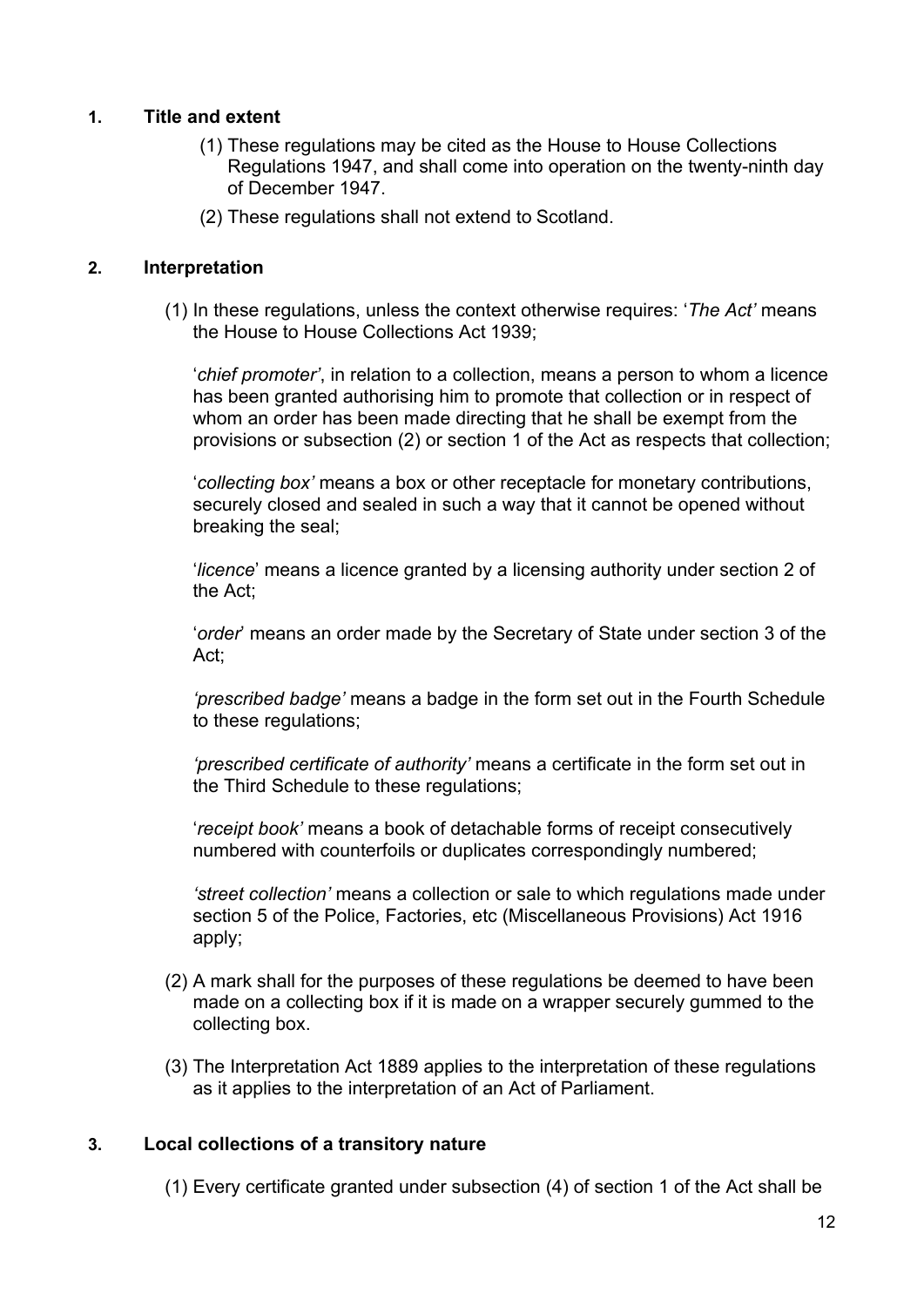in the form set out in the First Schedule to these regulations, and sections 5 and 6 and subsections (4) and (5) of section 8 of the Act shall be set forth on the back of every such certificate.

(2) Where such a certificate is granted as aforesaid, the provisions of these regulations shall not apply, in relation to a collection made for the purpose specified on the certificate, within the locality and within the period so specified, to the person to whom the certificate is granted or to any person authorised by him to act as a collector for the purposes of that collection.

#### **4. Applications for licences and orders**

- (1) An application for a licence shall be in the form set out in the Second Schedule to these regulations, and shall give the particulars there specified.
- (2) An application for a licence or for an order shall be made not later than the first day of the month preceding that in which it is proposed to commence the collection.

#### **5. Responsibility of promoters as respects collectors**

- (1) Every promoter of a collection shall exercise all duediligence:
	- (a) to secure that person authorised to act as collectors for the purposes of the collection are fit and proper persons; and
	- (b) to secure compliance on the part of persons so authorised with the provisions of these regulations.

#### **6. Certificates of authority, badges, collecting boxes and receipt books**

- (1) No promoter of a collection shall permit any person to act as a collector, unless he has issued or caused to be issued to that person:
	- (a) a prescribed certificate of authority duly completed (except as regards the signature of the collector) and signed by or on behalf of the chief promoter of the collection;
	- (b) a prescribed badge, having inserted therein or annexed thereto a general indication of the purpose of the collection; and
	- (c) if money is to be collected, a collecting box or receipt book marked with a clear indication of the purpose of the collection and a distinguishing number, which indication and number shall, in the case of a receipt book, also be marked on every receipt contained therein in addition to the consecutive number of the receipt.
- (2) Every promoter of a collection shall exercise all due diligence to secure:
	- (a) that no prescribed certificate of authority, prescribed badge, collecting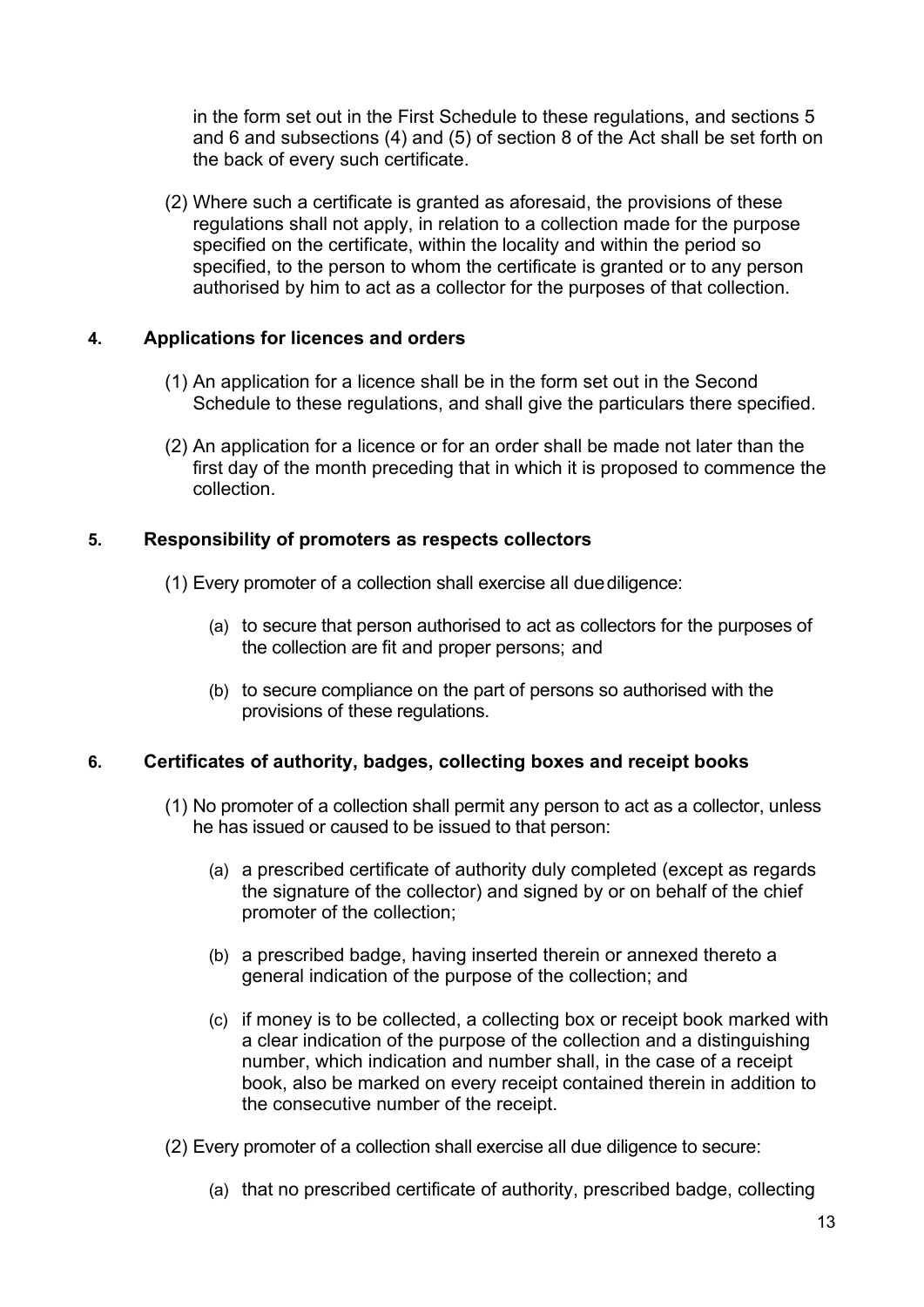box or receipt book is issued, unless the name and address of the collector to whom it is issued have been entered on a list showing in respect of any collecting box or receipt book the distinguishing number thereof; and

- (b) that every prescribed certificate of authority, prescribed badge, collecting box or receipt book issued by him or on his behalf is returned when the collection is completed or when for any other reason a collector ceases to act as such.
- (3) In case of a collection in respect of which a licence has beengranted:
	- (a) every prescribed certificate of authority shall be given on a form obtained from Her Majesty's Stationery Office, and every prescribed badge shall be so obtained; and
	- (b) every prescribed certificate of authority shall be authenticated, and the general indication on every prescribed badge of the purpose of the collection shall be inserted therein or annexed thereto, in a manner approved by licensing authority for the area in respect of which the licence was granted.

#### **7. Duties of collectors in relation to certificates and badges**

- (1) Every collector shall:
	- (a) sign his name on the prescribed certificate of authority issued to him and produce it on the demand of any police constable or of any occupant of a house visited by him for the purpose of collection;
	- (b) sign his name on the prescribed badge issued to him and wear the badge prominently whenever he is engaged in collecting; and
	- (c) keep such certificate and badge in his possession and return them to a promoter of the collection on replacement thereof or when the collection is completed or at any other time on the demand of a promoter of the collection.

#### **8. Age Limits**

(1) No person under the age of sixteen years shall act or be authorised to act as a collector of money.

#### **9. Importuning**

(1) No collector shall importune any person to the annoyance of such person, or remain in, or at the door of, any house if requested to leave by any occupant thereof.

#### **10. Collecting of Money**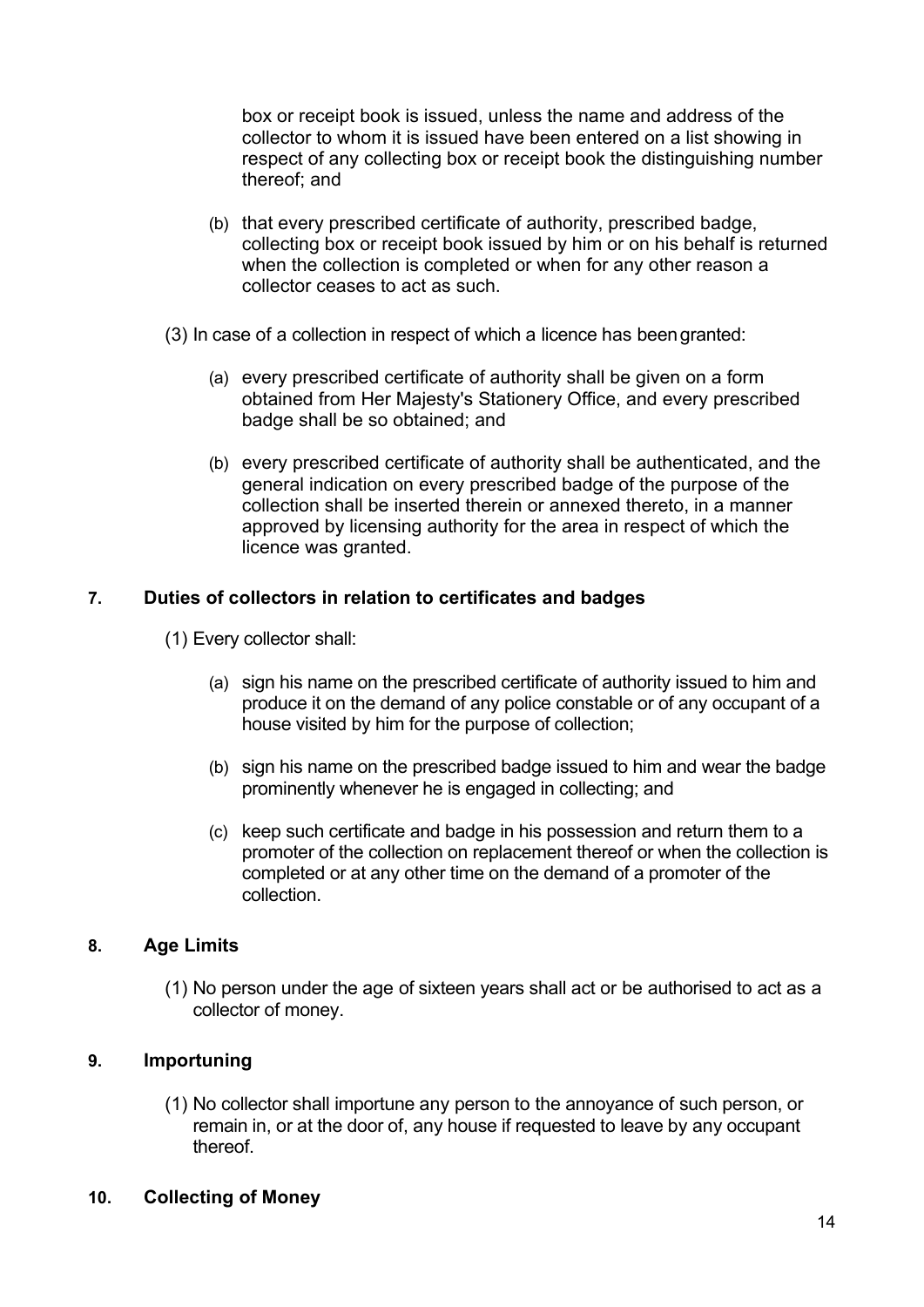- (1) Where a collector is collecting money by means of a collecting box, he shall not receive any contribution save by permitting the person from whom it is received to place it in a collecting box issued to him by a promoter of the collection.
- (2) Where a collector is collecting money by other means than a collecting box, he shall, upon receiving a contribution from any person, forthwith and in the presence of such a person enter on a form of receipt in a receipt book issued to him by a promoter of the collection and on the corresponding counterfoil or duplicate the date, the name of the contributor and the amount contributed, and shall sign the form of receipt, the entries and signature being in ink or indelible pencil, and shall hand the form of receipt to the person from whom he received the contribution.

#### **11. Duty of collectors to return boxes and books**

(1) Every collector, to whom a collecting box or receipt book hasbeen issued, shall:

- (a) when the collecting box is full or the receipt book is exhausted, or
- (b) upon the demand of a promoter of the collection, or
- (c) when he does not desire to act as a collector, or
- (d) upon the completion of the collection,

return to a promoter of the collection that collecting box with the seal unbroken orthat receipt book with a sum equal to the total amount of the contributions (if any) entered therein.

#### **12. Examination of boxes and books**

- (1) Subject as provided in paragraph (2) of this regulation, a collecting box when returned shall be examined by, and, if it contains money, be opened in the presence of, a promoter of the collection and another responsible person.
- (2) Where a collecting box is delivered unopened to a bank, it may be examined and opened by an official of the bank in the absence of a promoter of the collection.
- (3) As soon as a collecting box has been opened, the contents shall be counted and the amount shall be entered with the distinguishing number of the collecting box on a list, which shall be certified by the persons making the examination.
- (4) Every receipt book when returned and all sums received therewith shall be examined by a promoter of the collection and another responsible person, and the amount of the contributions entered in the receipt book shall be checked with the money and entered with the distinguishing number of the receipt book on a list, which shall be certified by the persons making the examination.

#### **13. Provision for envelope collections**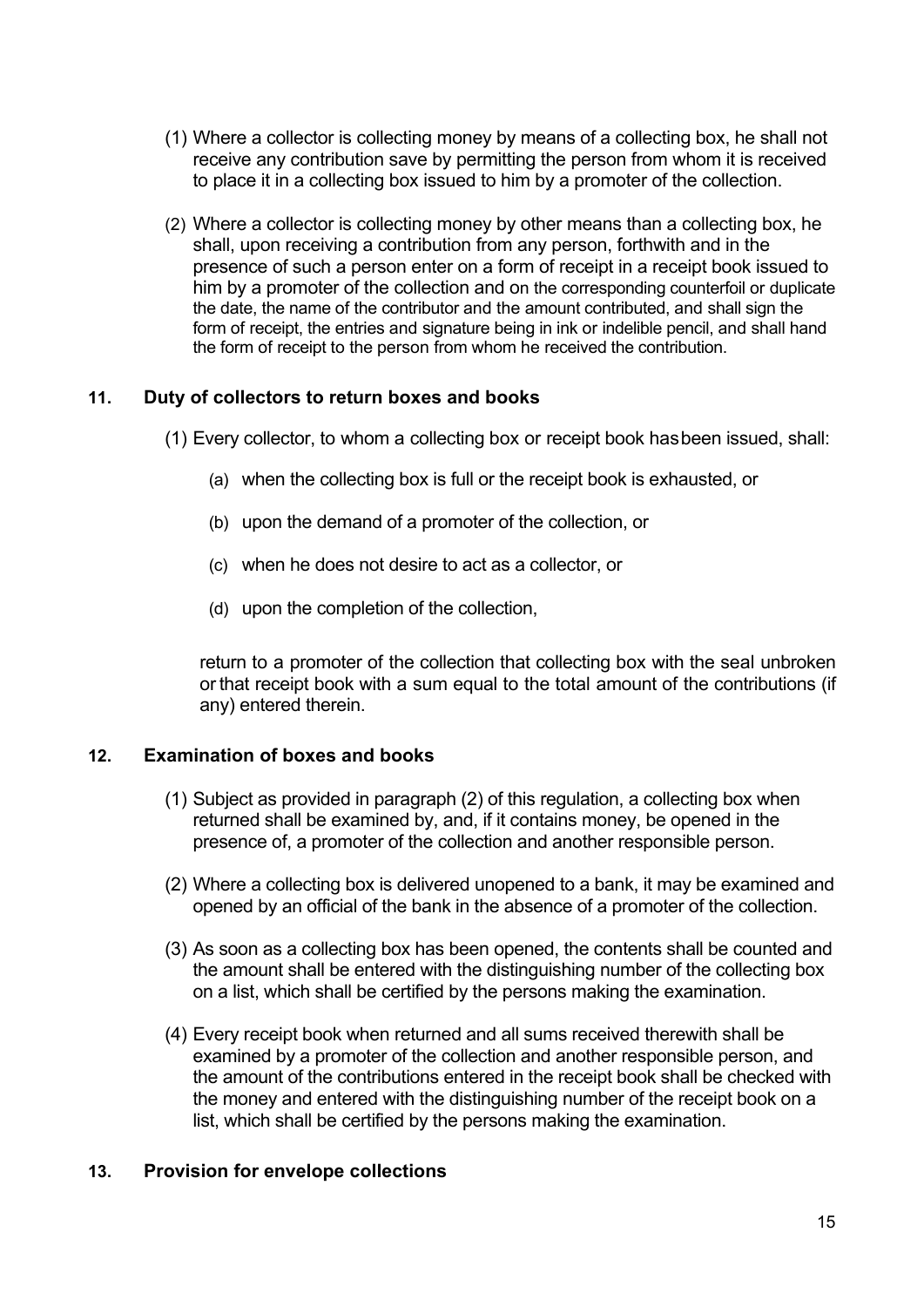- (1) Where the promoter of a collection to whom an order has been granted informs the Secretary of State that he desires to promote an envelope collection, and the Secretary of State is of opinion that the collection is for a charitable purpose of major importance and is suitably administered, the Secretary of State may, if he thinks fit, give permission for the promotion of an envelopecollection.
- (2) Where an envelope collection is made in accordance with this regulation:
	- (a) every envelope used shall have a gummed flap by means of which it can be securely closed;
	- (b) no collector shall receive a contribution except in an envelope which has been so closed; and
	- (c) these regulations shall have effect subject to the following modifications:
		- i. sub-paragraph (c) of paragraph (1) of regulation 6 shall not apply;
		- ii. regulation 10 shall not apply;
		- iii. regulations 11 and 12 shall have effect as if each envelope in which a contribution is received were a collecting box;
		- iv. in regulation 11 for the words 'with the seal unbroken' thereshall be substituted the word 'unopened';
		- v. in paragraph (3) of regulation 12 for the words 'As soon as a collecting box has been opened' there shall be substituted the words 'As soon as the envelope has been opened' and the words 'with the distinguishing number of the collecting box' shall be omitted.
- (3) In this regulation 'envelope collection' means a collection made by persons going from house to house leaving envelopes in which money may be placed and which are subsequently called for.

#### **14. Promoters to furnish accounts**

(1) The chief promoter of a collection in respect of which a licence has been granted shall furnish an account of the collection to the licensing authority by which the licence was granted within one month of the expiry of the licence:

Provided that if licences are granted to the same person for collections to be made for the same purpose in more than one licensing area a combined account of the collections made in all or any of those licensing areas may, by agreement between the chief promoter and the respective licensing authorities be made only to such of the respective licensing authorities as may be so agreed.

- (2) The chief promoter of a collection in respect of which an order has been made shall furnish an account annually to the Secretary of State so long as the order remains in force, and if the order is revoked a final account shall be furnished within three months of the date of the revocation of the order.
- (3) The licensing authority or the Secretary of State may extend the period within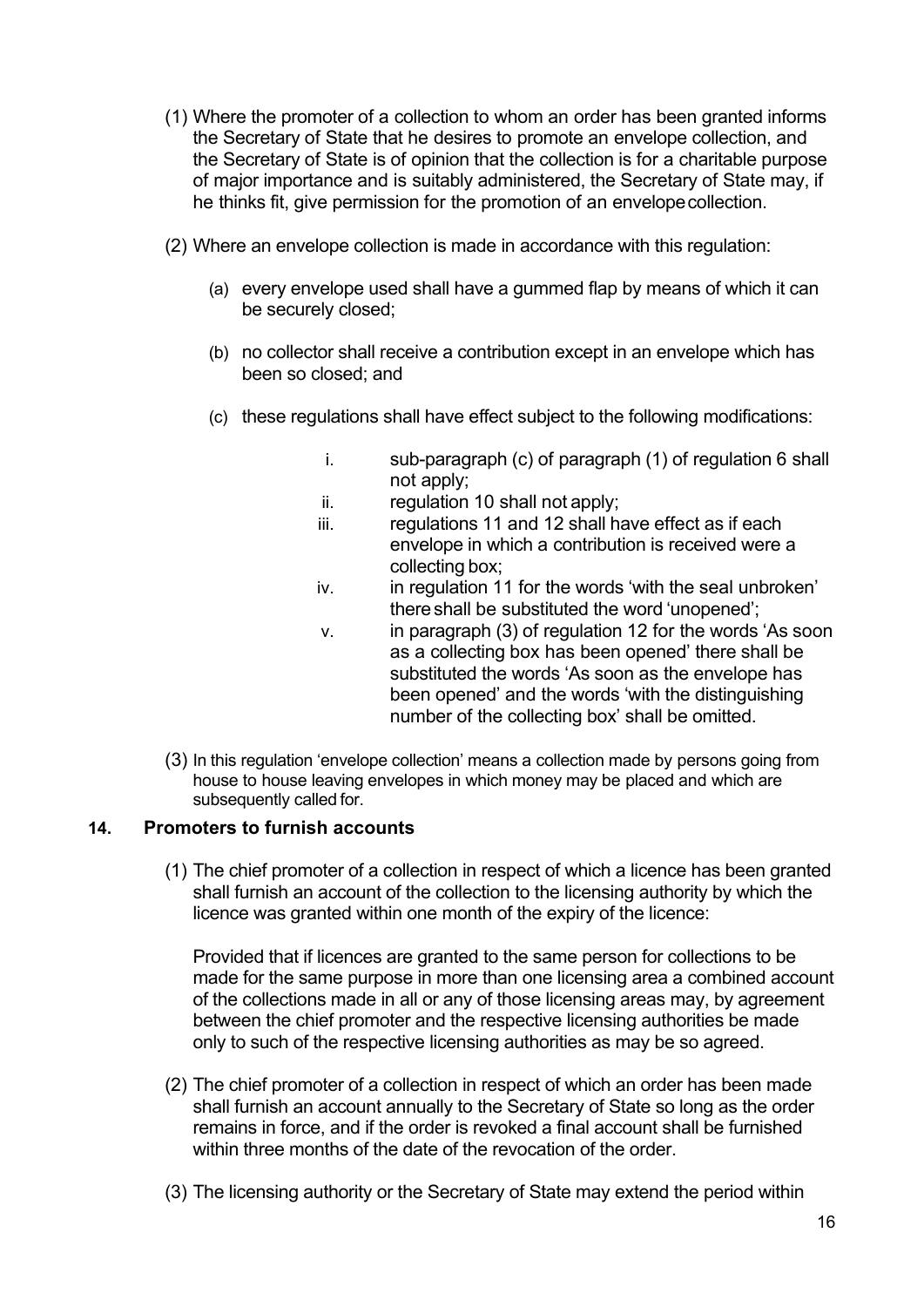which an account is required to be furnished to the authority or to him, as the case may be, if satisfied that there are special reasons for so doing.

(4) The chief promoter of a collection which is made in connection in whole or in part with a street collection of which an account is required to be furnished to a licensing authority by regulations made under section 5 of the Police, Factories, etc (Miscellaneous Provisions) Act 1916, may, if the said licensing authority agrees, combine the accounts of the house to house collection, in so far as it is made in connection with the street collection, with the accounts of the street collection, and the amount so included in the combined account shall not be required to form part of the account required to be furnished under paragraph (5) or, as the case may be, paragraph (2) of this regulation, so, however, that in the case of an account furnished under said paragraph (2) the account shall show, in addition to an account in respect of moneys received from house to house collections not made in connection with a street collection, a statement showing the total proceeds of all combined collections, the total expenses and the balance applied to charitable purposes.

#### **15. Form and certification of accounts**

- (1) The account required by the preceding regulation:
	- (a) where money has been collected, shall be furnished in the form set out in the Fifth Schedule to these regulations and, where property has been collected and sold, shall be furnished in the form set out in the Sixth Schedule to these regulations, and in either case shall be certified by the chief promoter of the collection and by an independent responsible person as auditor; and
	- (b) where property (other than money) has been collected and given away or used, shall be furnished in the form set out in the Seventh Schedule to these regulations and shall be certified by the chief promoter and by every person responsible for the disposal of the property allocated.

#### **16. Vouching of accounts**

- (1) Every account furnished under paragraph (a) of regulation 15 of these regulations shall be accompanied by vouchers for each item of the expenses and application of the proceeds and, in the case of a collection of money, by every receipt book used for the purposes of the collection and by the list referred to in paragraph (2) of regulation 6 of these regulations and the list referred to in regulation 12 of these regulations.
- (2) Paragraph (1) of this regulation shall not apply to an account certified by an auditor who is a member of an association or society of accountants incorporated at the date of these regulations or is on other grounds accepted as competent by the authority to which the account is submitted, but where in such case the vouchers, receipt books and lists mentioned in the said paragraph (1) are not submitted with an account, the chief promoter shall ensure that they are available for three months after the account is submitted and shall, if the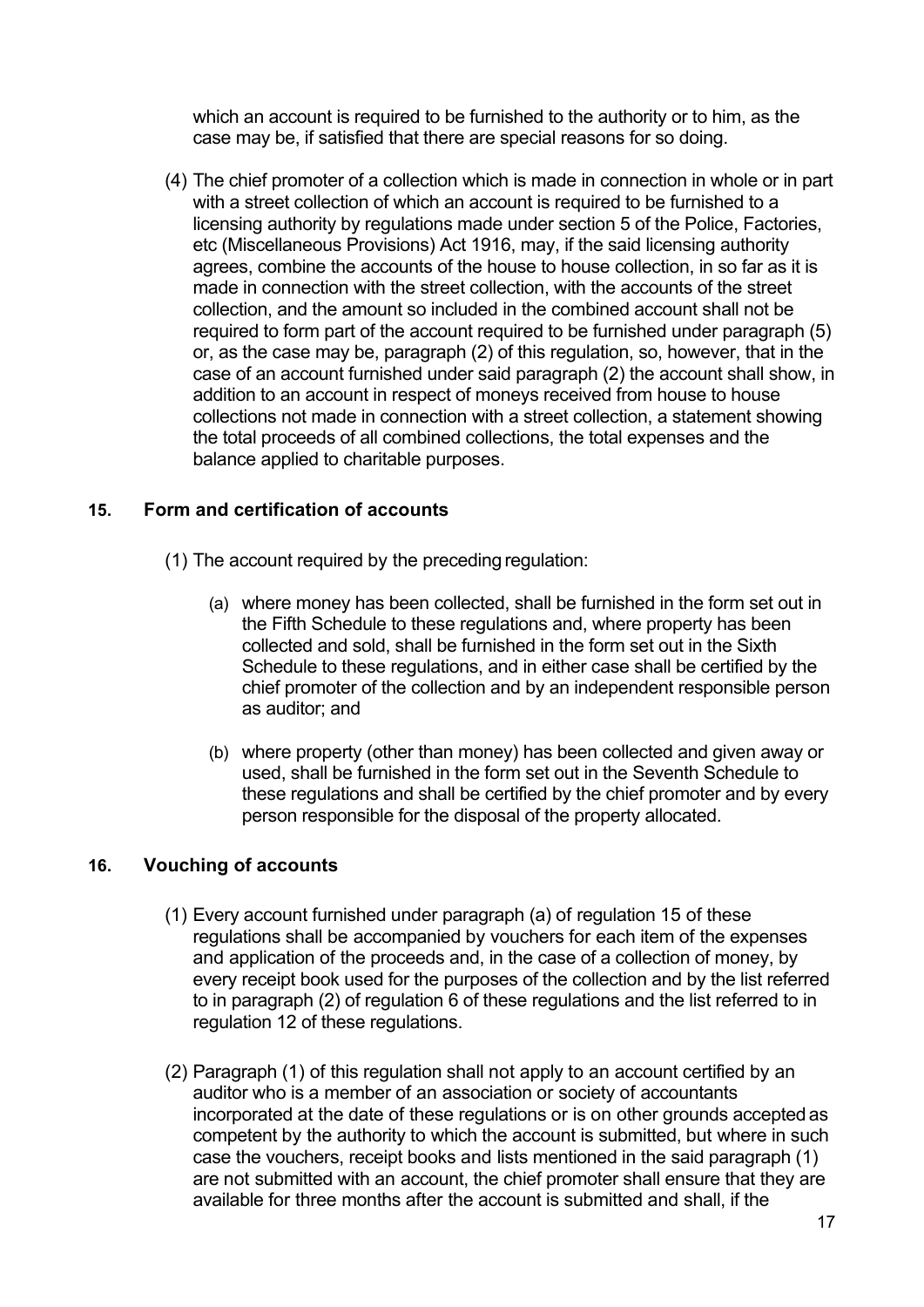authority to which the account was submitted so requires at any time within that period, submit them to thatauthority.

## **17. Disposal of disused certificates of authority, etc**

(1) The chief promoter of a collection shall exercise all due diligence to secure that all forms of prescribed certificates of authority and prescribed badges obtained by him for the purposes of the collection are destroyed when no longerrequired in connection with that collection or in connection with a further collection which he has been authorised to promote for the same purpose.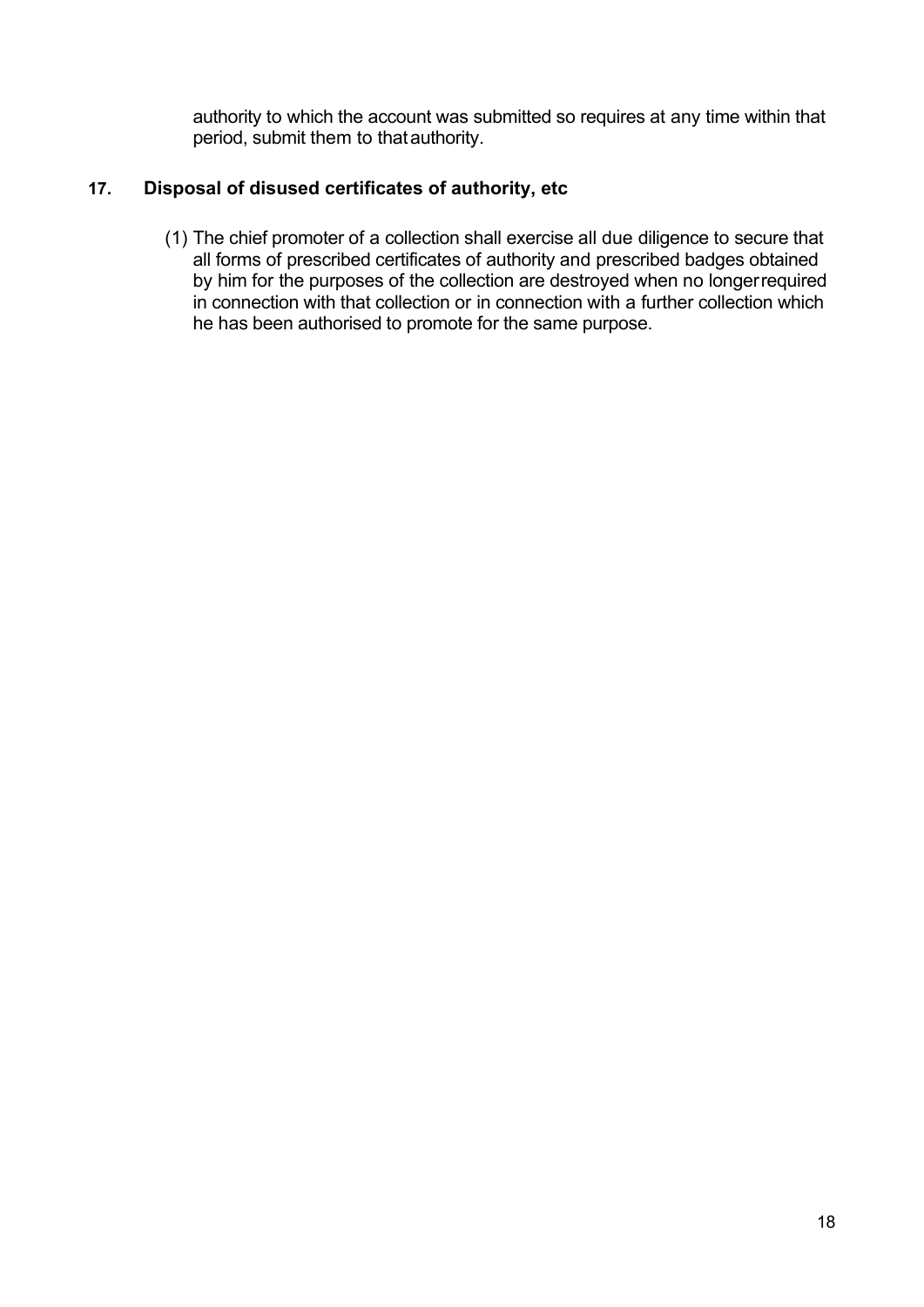# **Appendix B**

**House to House Collection Permit Application Form**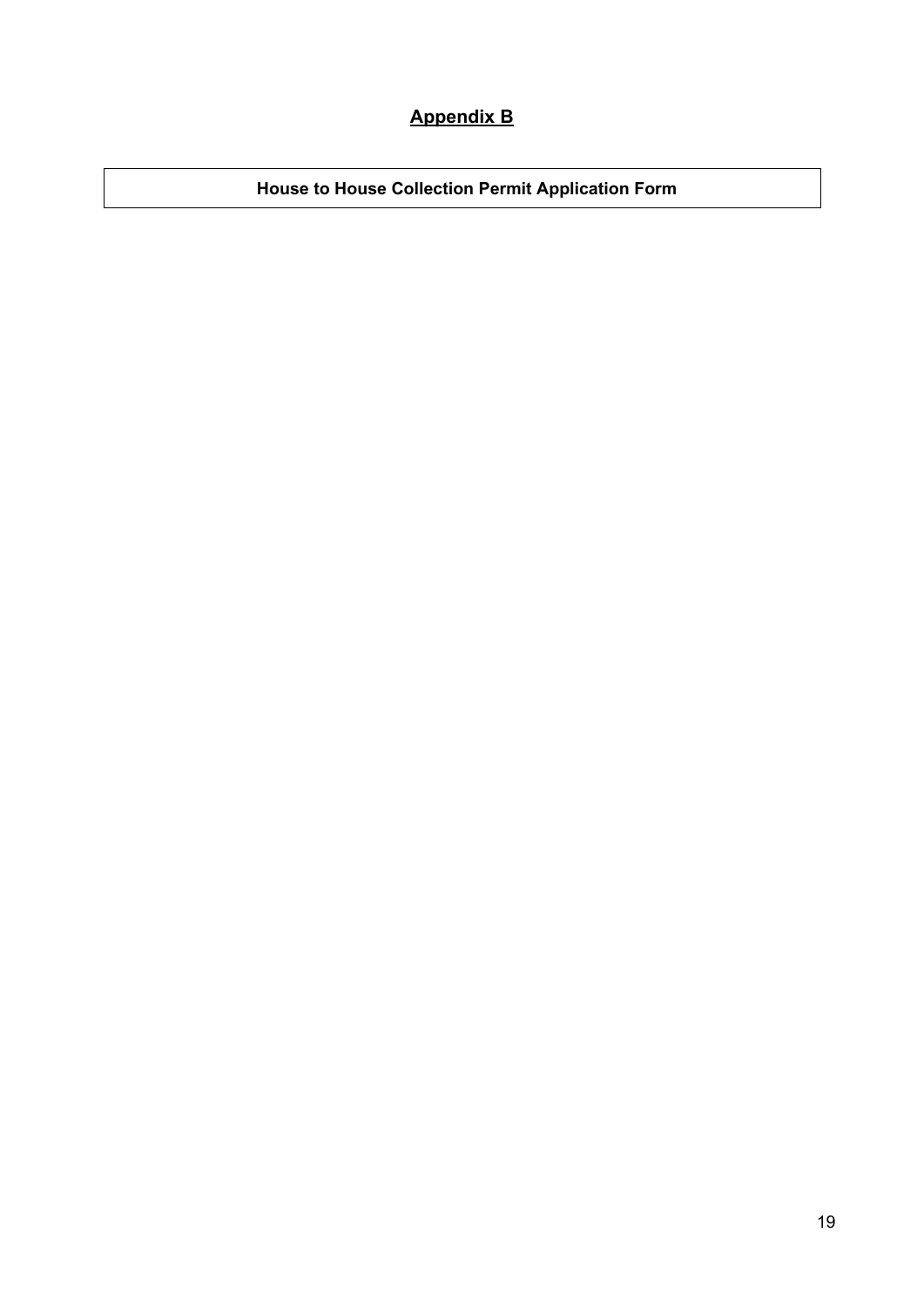

#### **APPLICATION FOR A HOUSE TO HOUSE COLLECTION PERMIT**

**This application must be completed by the individual or organisation that is promoting the collection ("the promoter"). The role and obligations of the promoter are outlined in the Council's House to House Collection Policy, and all applicants are advised to consult this document prior to making an application for a permit in Rotherham.**

**The information below (including that which is detailed in the notes at the end of this form) is the MINIMUM that must be provided in order to make an application for a permit in Rotherham. You may provide additional information in support**

| Name of Promoter                                                                                                                                                                                                                                                                                                                             |  |
|----------------------------------------------------------------------------------------------------------------------------------------------------------------------------------------------------------------------------------------------------------------------------------------------------------------------------------------------|--|
| Address and daytime telephone number of<br>Promoter.                                                                                                                                                                                                                                                                                         |  |
| Details of charitable purpose to which<br>proceeds of the collection are to be applied<br>(full details are to be enclosed with this<br>application, including a copy of the<br>authorisation from the charity to whom the<br>proceeds will be sent). The additional<br>information referred to in the notes below<br>must also be included. |  |
| Dates on which it is desired to make the<br>collection(s) (Please include alternative<br>dates should your first choice not be<br>available)                                                                                                                                                                                                 |  |
| Localities within which it is desired to make<br>the collection (if the application is to<br>undertake a collection across the whole<br>Borough then please state this, otherwise<br>indicate the specific localities and the dates<br>of each collection).                                                                                  |  |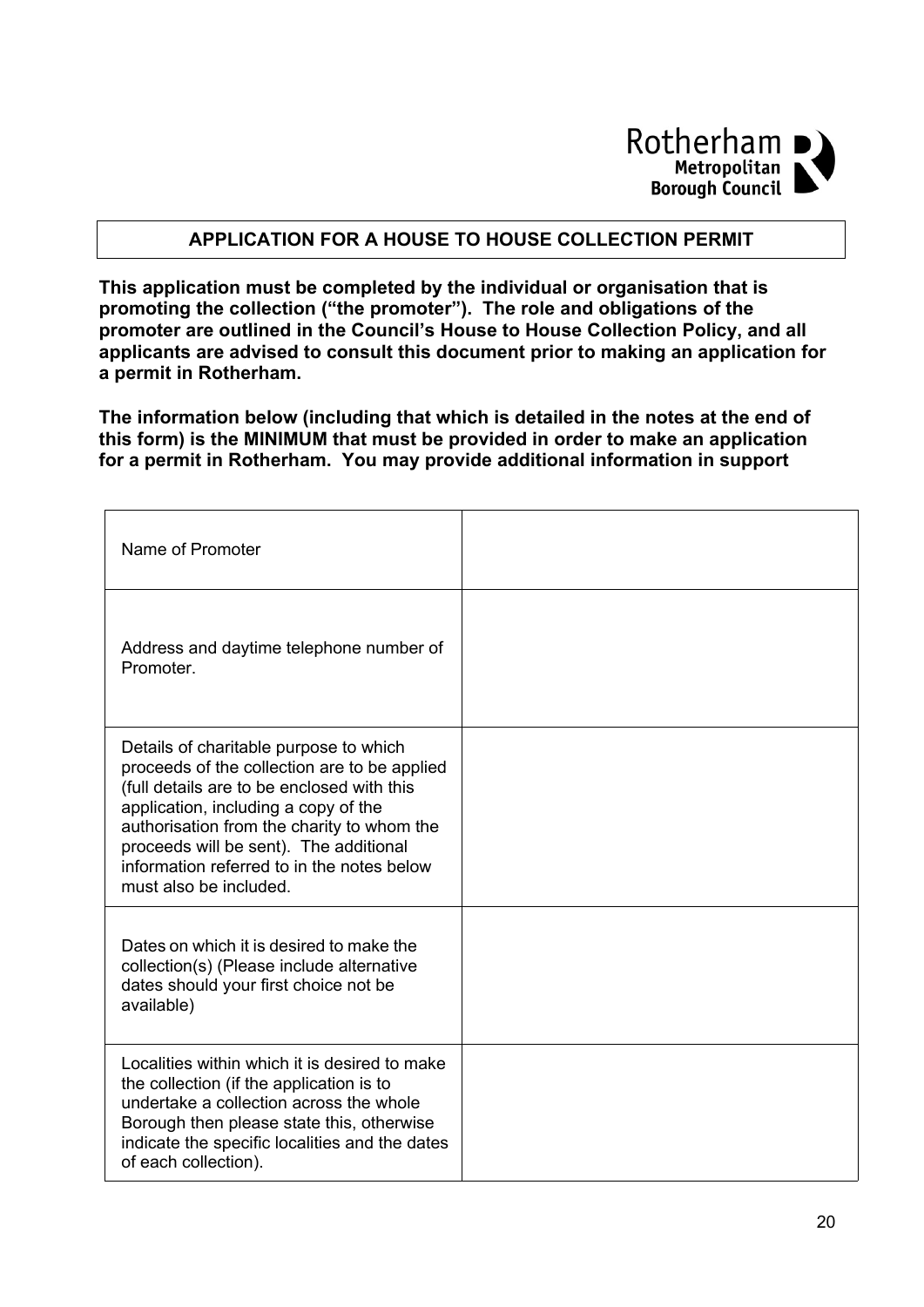| Are you intending to collect money or<br>personal financial information? (if yes then<br>please provide details)                                                                                               |  |
|----------------------------------------------------------------------------------------------------------------------------------------------------------------------------------------------------------------|--|
| Is it proposed to collect other property, if<br>so, of what nature?                                                                                                                                            |  |
| Is it proposed to sell such property, give it<br>away or use it for other purposes (please<br>give details)?                                                                                                   |  |
| How many people will you authorise to<br>undertake collections?                                                                                                                                                |  |
| How will the collectors be selected /<br>appointed?                                                                                                                                                            |  |
| How will the collections be undertaken?<br>Please give details of any vehicles that will<br>be used along with any literature /<br>envelopes / collection bags that will be<br>used as part of the collection. |  |
| Will any person or organisation receive<br>payment from the proceeds of the<br>collection?                                                                                                                     |  |
| If so then please give details of the<br>payments that are made (see notes below<br>for additional information) – continue on<br>additional sheets of this is required.                                        |  |
| Payments to collectors:                                                                                                                                                                                        |  |
| Payments to other persons:                                                                                                                                                                                     |  |
| Payments to an organisation (other than<br>the charitable purpose for which the<br>collection is being undertaken):                                                                                            |  |
| Payments to the charitable organisation:                                                                                                                                                                       |  |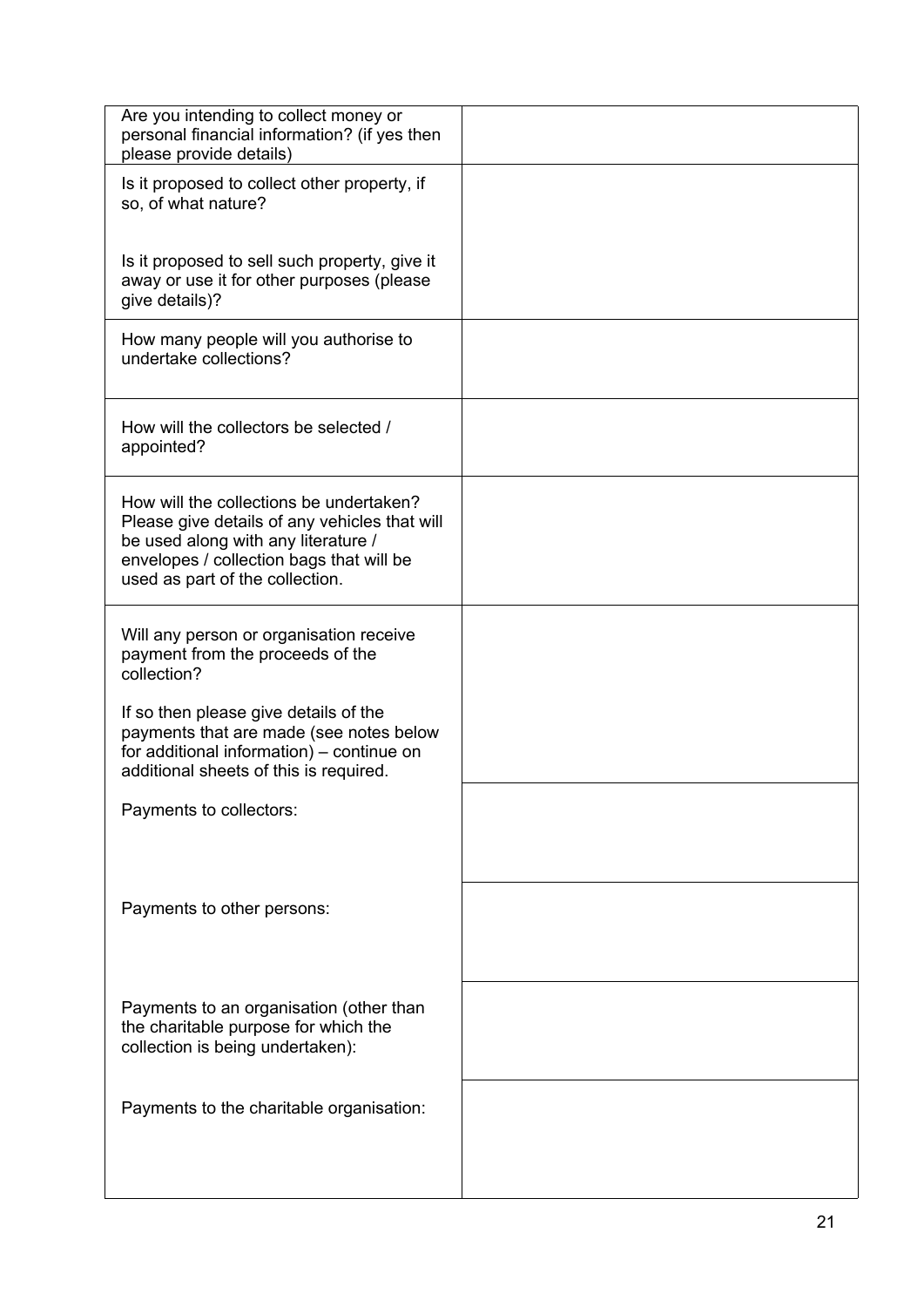| Are you intending to apply for House to<br>House Collection Permits from other local<br>authorities?                                                                                                                                                          |  |
|---------------------------------------------------------------------------------------------------------------------------------------------------------------------------------------------------------------------------------------------------------------|--|
| If so, please list the other authorities to<br>which applications have been or will be<br>made (attaching a separate sheet if<br>required).                                                                                                                   |  |
| Has the applicant or anyone associated<br>with the promotion or undertaking of the<br>collection, ever has an application under<br>the Act refused or revoked?                                                                                                |  |
| If so, please give full details.                                                                                                                                                                                                                              |  |
| Is it proposed to promote the collection in<br>conjunction with a street collection?                                                                                                                                                                          |  |
| If so, is it desired that the accounts of this<br>collection should be combined wholly or<br>partly with the accounts of the street<br>collection?                                                                                                            |  |
| If the collection is for a War Charity, state if<br>such a charity has been registered or<br>exempted from registration under the War<br>Charities Act 1940, and give the name of<br>the registration authority and the date of<br>registration or exemption. |  |
| Please state if your charity holds an Order<br>of Exemption under Section 3 of the House<br>to House Collections Act 1939, as issued<br>by the Secretary of State.                                                                                            |  |
| If so, please enclose a copy of the Order.                                                                                                                                                                                                                    |  |
| Please provide any additional information<br>in support or your application (enclosing<br>additional sheets if required).                                                                                                                                     |  |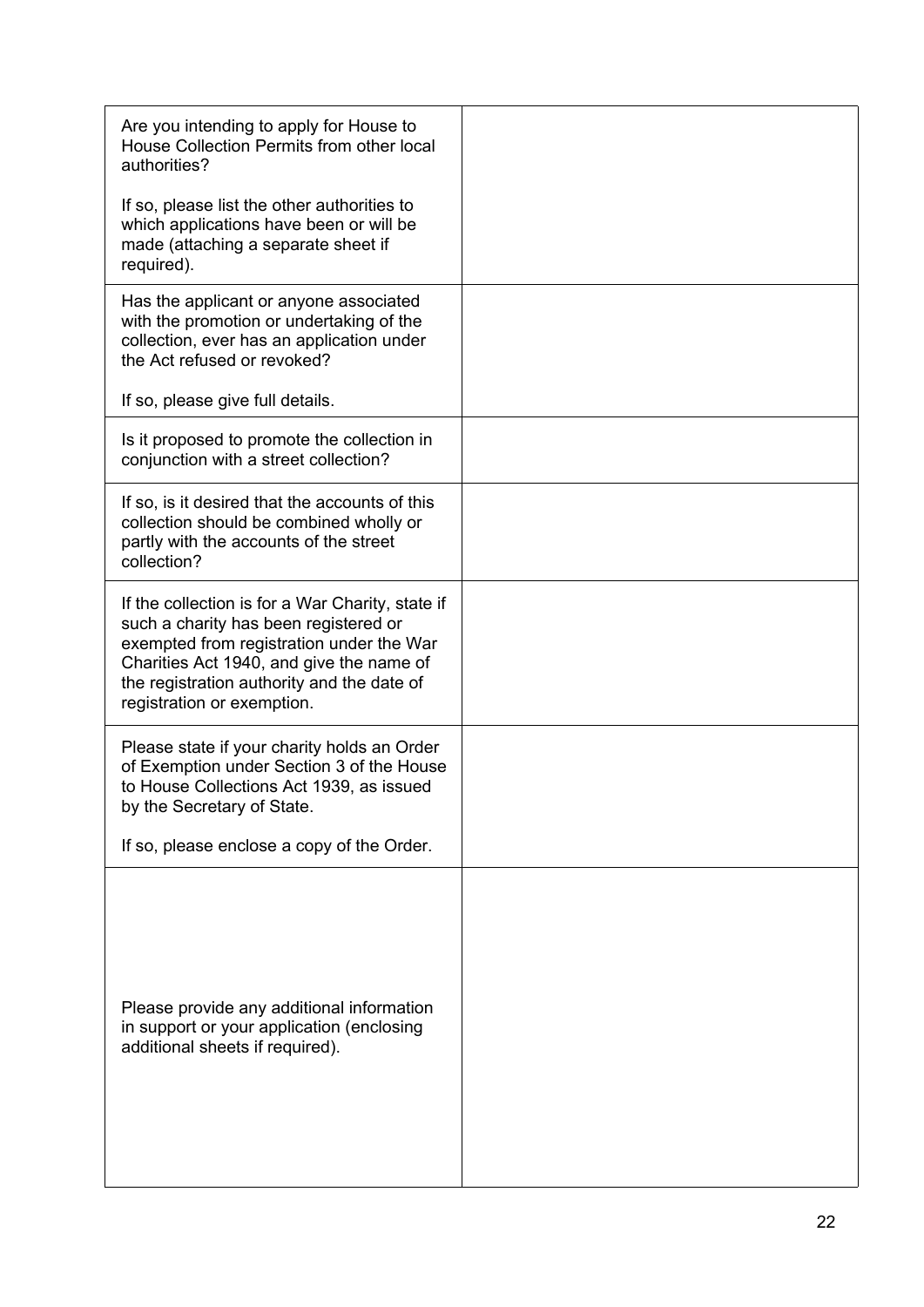| <b>Declaration</b>                                                                                                                                                                                             | I / we declare that to the best of my / our<br>knowledge and belief that the foregoing<br>information is correct and, if a permit is<br>granted, I / we undertake to comply strictly<br>with the Council's House to House<br>Regulations as listed in the Council's House<br>to House Collections Policy.<br>I / we consent to the Council sharing this<br>information with regulatory partners for the<br>prevention and / or detection of crime.<br>I / we confirm that we have reviewed the<br><b>Council's House to House Collection Policy</b><br>and the important notes and the end of this<br>form, and have taken this information into<br>consideration when making my / our<br>application. |
|----------------------------------------------------------------------------------------------------------------------------------------------------------------------------------------------------------------|--------------------------------------------------------------------------------------------------------------------------------------------------------------------------------------------------------------------------------------------------------------------------------------------------------------------------------------------------------------------------------------------------------------------------------------------------------------------------------------------------------------------------------------------------------------------------------------------------------------------------------------------------------------------------------------------------------|
| Signature of person(s) making this<br>application                                                                                                                                                              |                                                                                                                                                                                                                                                                                                                                                                                                                                                                                                                                                                                                                                                                                                        |
| Name(s) of person(s) making this<br>application                                                                                                                                                                |                                                                                                                                                                                                                                                                                                                                                                                                                                                                                                                                                                                                                                                                                                        |
| If you are not the promoter then please<br>state the capacity in which you are making<br>this application and provide confirmation of<br>your authority to make this application on<br>behalf of the promoter. |                                                                                                                                                                                                                                                                                                                                                                                                                                                                                                                                                                                                                                                                                                        |
| Date of signature(s)                                                                                                                                                                                           |                                                                                                                                                                                                                                                                                                                                                                                                                                                                                                                                                                                                                                                                                                        |

Please tick to confirm inclusion of the following information (see notes at the end of this form)

Details of the objectives of the charitable cause. A statement of the collection beneficiary's aims, and any literature to support this. Full details of the collection beneficiary. Full details of this individual / organisation making the application. Relevant accounts and financial statements. Details of how the amounts to be allocated to the charity, collectors and promoter are calculated.

A basic Disclosure Certificate relating to the promoter.

#### **Your application will not be considered to be complete if any of the above information or anything detailed in the Important Notes is missing or unclear.**